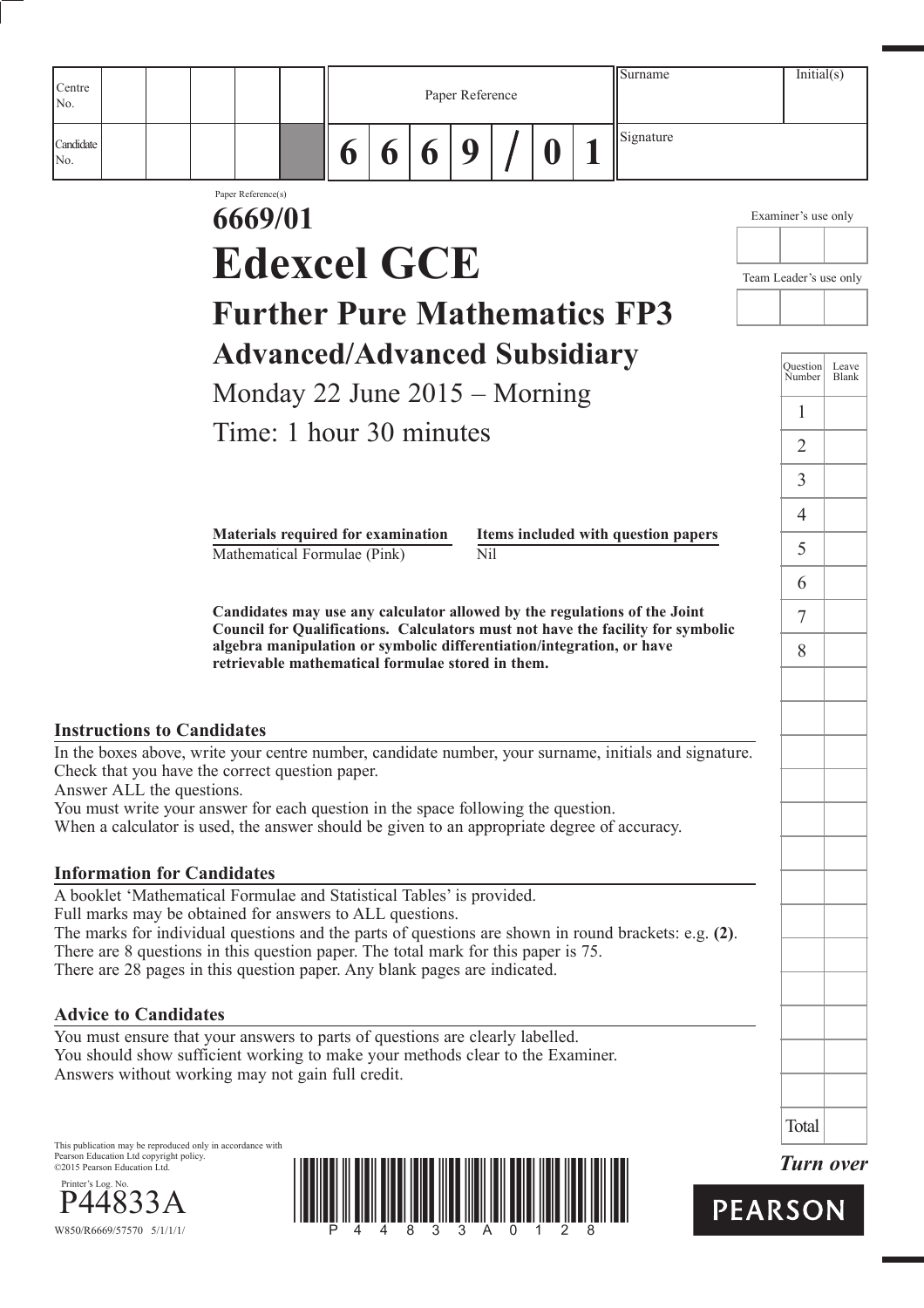| $2\cosh^2 x - 3\sinh x = 1$                         |     |
|-----------------------------------------------------|-----|
| giving your answers in terms of natural logarithms. |     |
|                                                     | (6) |
|                                                     |     |
|                                                     |     |
|                                                     |     |
|                                                     |     |
|                                                     |     |
|                                                     |     |
|                                                     |     |
|                                                     |     |
|                                                     |     |
|                                                     |     |
|                                                     |     |
|                                                     |     |
|                                                     |     |
|                                                     |     |
|                                                     |     |
|                                                     |     |
|                                                     |     |
|                                                     |     |
|                                                     |     |
|                                                     |     |
|                                                     |     |
|                                                     |     |
|                                                     |     |
|                                                     |     |
|                                                     |     |
|                                                     |     |
|                                                     |     |
|                                                     |     |
|                                                     |     |
|                                                     |     |
|                                                     |     |
|                                                     |     |
|                                                     |     |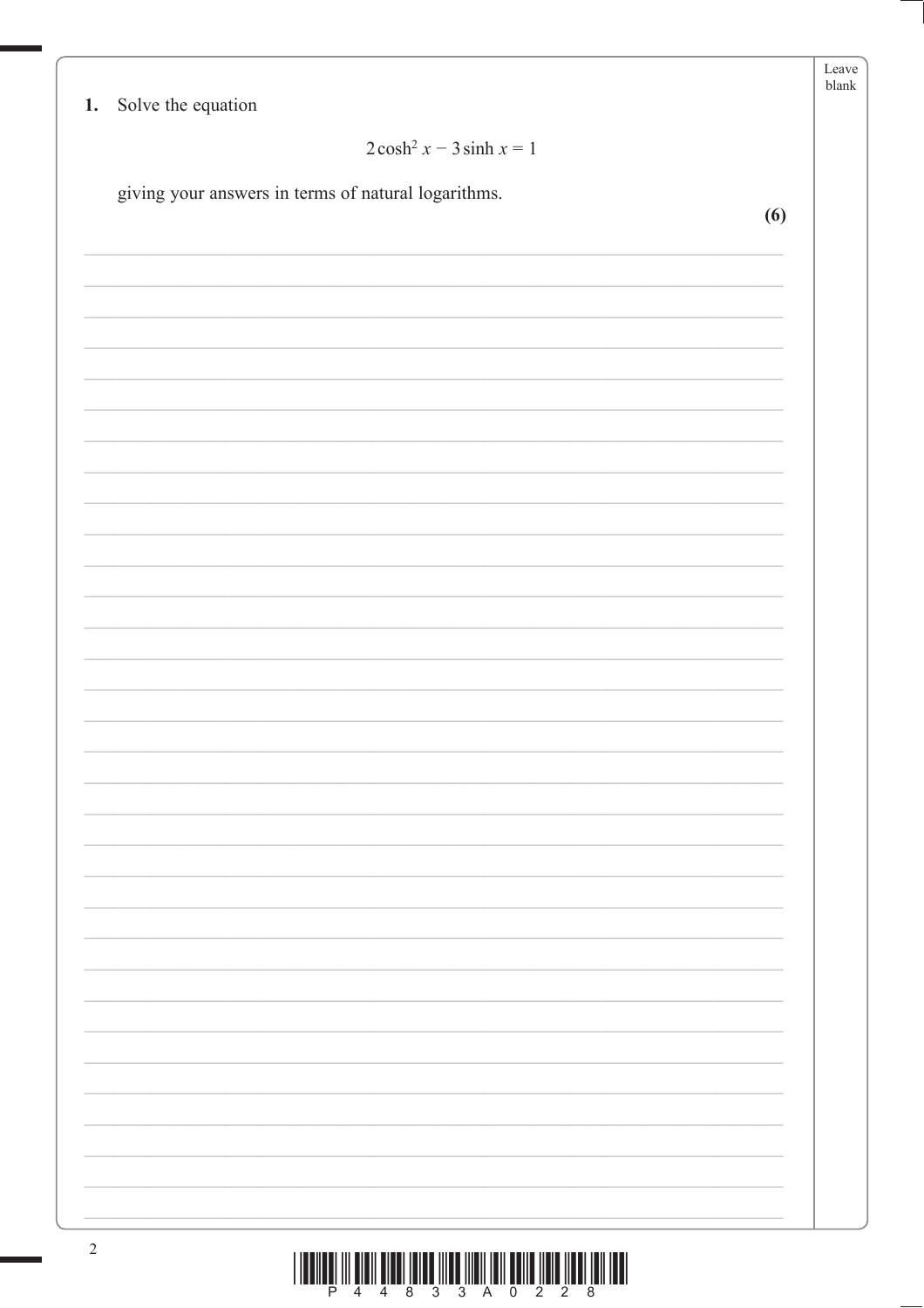| Question 1 continued |                 |    |
|----------------------|-----------------|----|
|                      |                 |    |
|                      |                 |    |
|                      |                 |    |
|                      |                 |    |
|                      |                 |    |
|                      |                 |    |
|                      |                 |    |
|                      |                 |    |
|                      |                 |    |
|                      |                 |    |
|                      |                 |    |
|                      |                 |    |
|                      |                 |    |
|                      |                 |    |
|                      |                 |    |
|                      |                 |    |
|                      |                 |    |
|                      |                 |    |
|                      |                 |    |
|                      |                 |    |
|                      |                 | Q1 |
|                      | (Total 6 marks) |    |

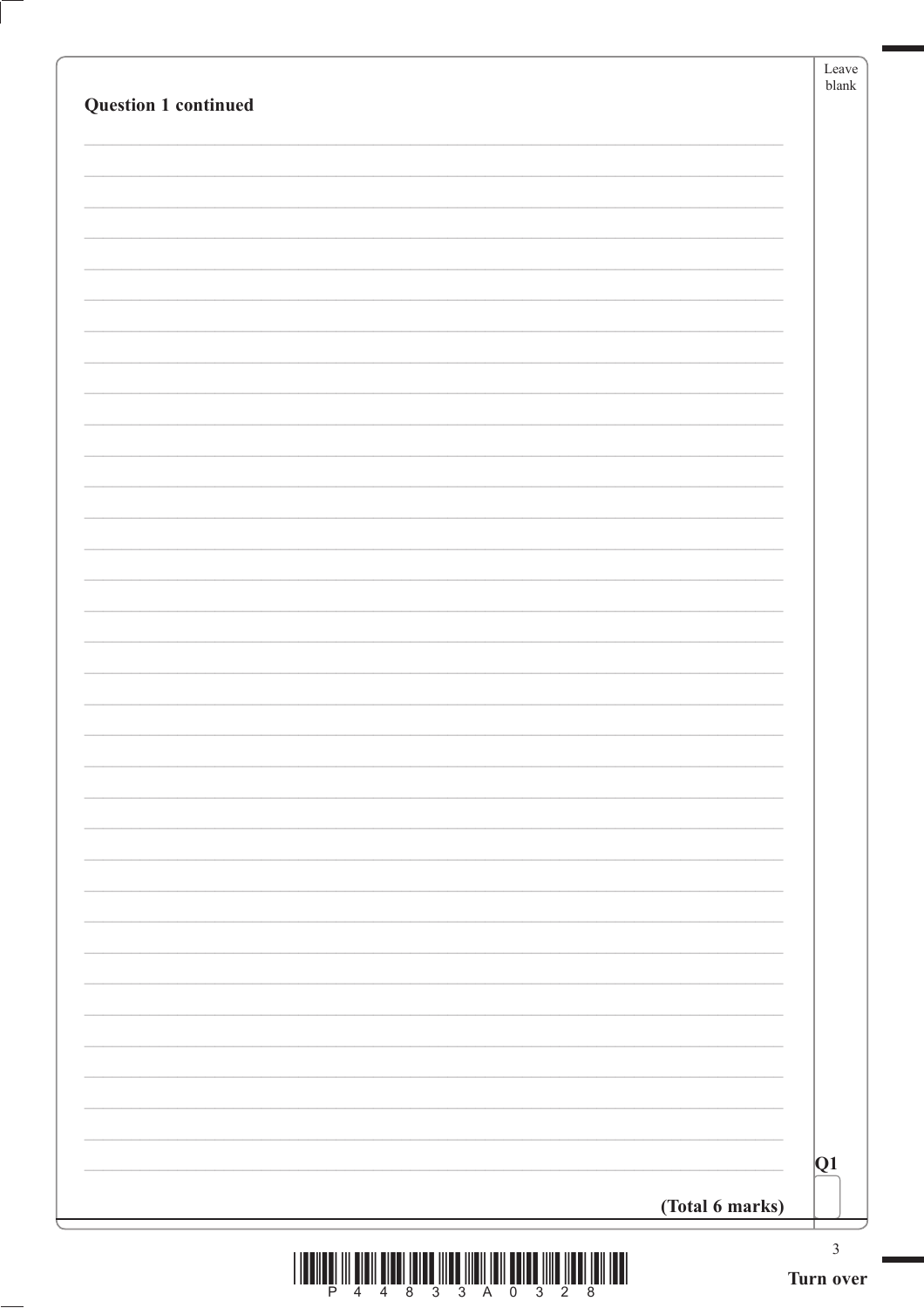| 2. A curve has equation                                              |     |
|----------------------------------------------------------------------|-----|
| $y = \cosh x$ , $1 \le x \le \ln 5$                                  |     |
| Find the exact length of this curve. Give your answer in terms of e. |     |
|                                                                      | (5) |
|                                                                      |     |
|                                                                      |     |
|                                                                      |     |
|                                                                      |     |
|                                                                      |     |
|                                                                      |     |
|                                                                      |     |
|                                                                      |     |
|                                                                      |     |
|                                                                      |     |
|                                                                      |     |
|                                                                      |     |
|                                                                      |     |
|                                                                      |     |
|                                                                      |     |
|                                                                      |     |
|                                                                      |     |
|                                                                      |     |
|                                                                      |     |
|                                                                      |     |
|                                                                      |     |
|                                                                      |     |
|                                                                      |     |
|                                                                      |     |
|                                                                      |     |
|                                                                      |     |
|                                                                      |     |
|                                                                      |     |
|                                                                      |     |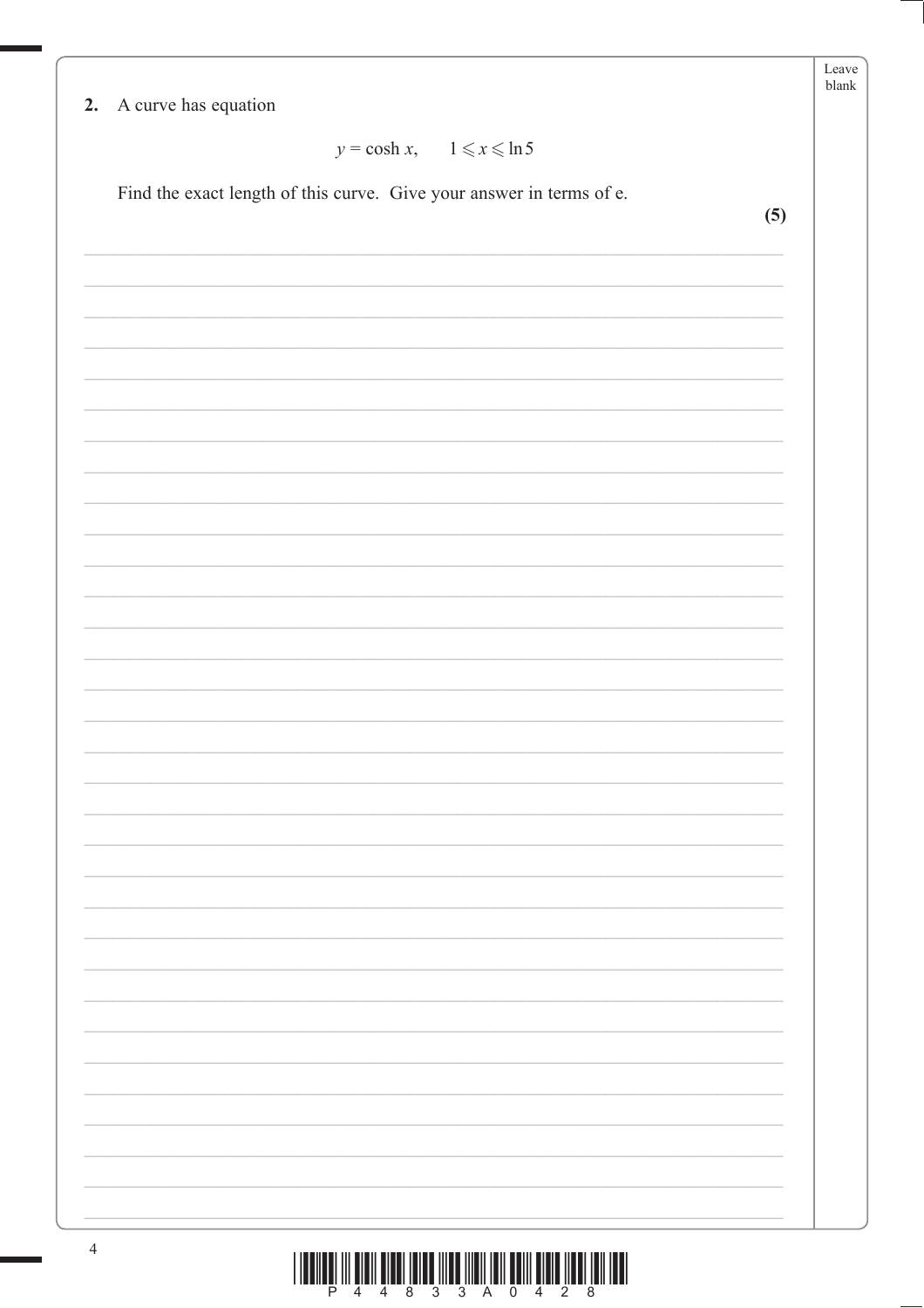|                             | (Total 5 marks) | 5<br>Turn over |
|-----------------------------|-----------------|----------------|
|                             |                 | Q2             |
|                             |                 |                |
|                             |                 |                |
|                             |                 |                |
|                             |                 |                |
|                             |                 |                |
|                             |                 |                |
|                             |                 |                |
|                             |                 |                |
|                             |                 |                |
|                             |                 |                |
|                             |                 |                |
|                             |                 |                |
|                             |                 |                |
|                             |                 |                |
|                             |                 |                |
|                             |                 |                |
| <b>Question 2 continued</b> |                 | blank          |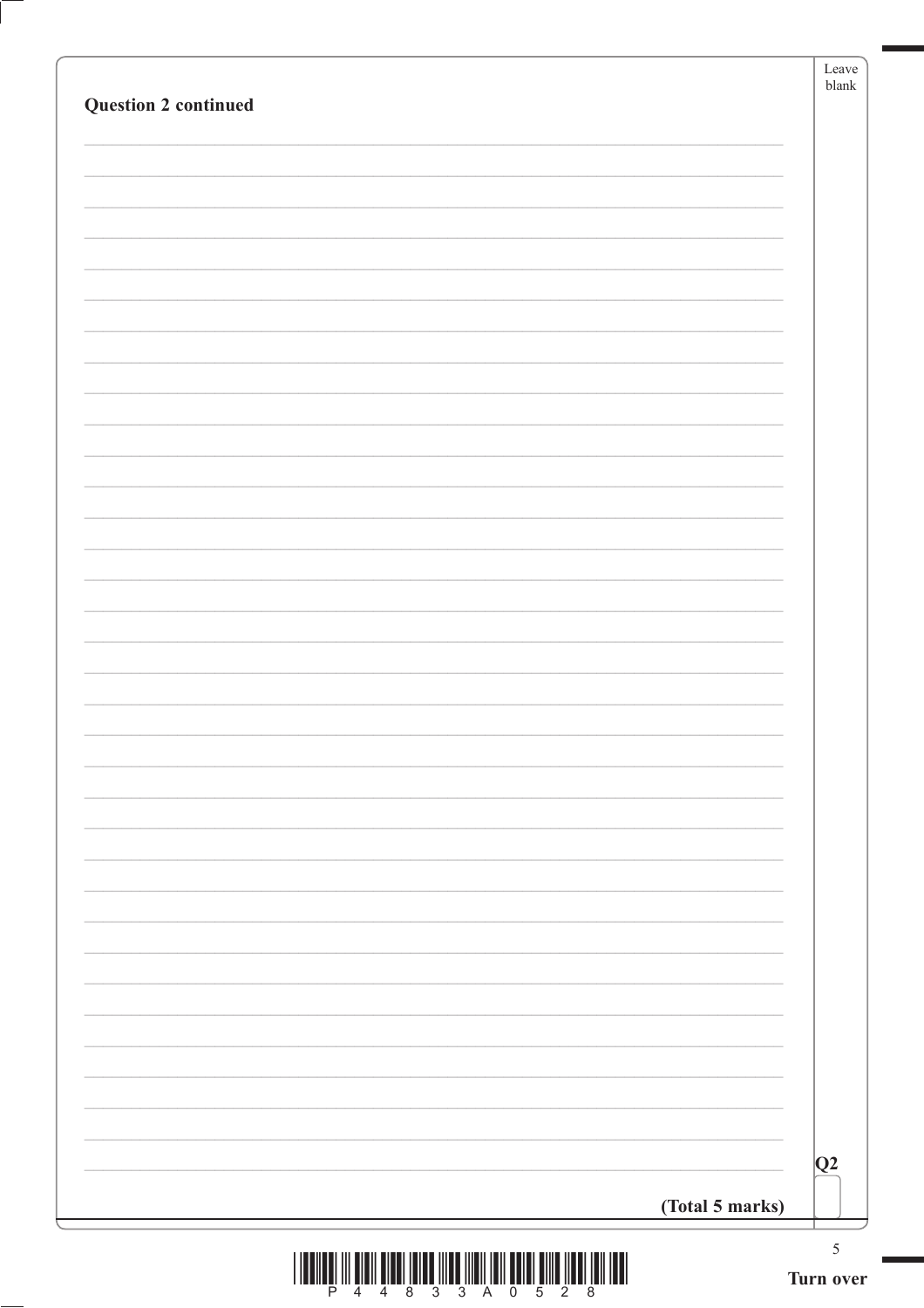| 3.                                                                                        | Leave<br>blank |
|-------------------------------------------------------------------------------------------|----------------|
| $A = \begin{pmatrix} 2 & 1 & 0 \\ 1 & 2 & 1 \\ 0 & 1 & 2 \end{pmatrix}$                   |                |
| (a) Find the eigenvalues of A.                                                            | (5)            |
| (b) Find a normalised eigenvector for each of the eigenvalues of A.                       | (5)            |
| (c) Write down a matrix <b>P</b> and a diagonal matrix <b>D</b> such that $P^{T}AP = D$ . | (2)            |
|                                                                                           |                |
|                                                                                           |                |
|                                                                                           |                |
|                                                                                           |                |
|                                                                                           |                |
|                                                                                           |                |
|                                                                                           |                |
|                                                                                           |                |
|                                                                                           |                |
|                                                                                           |                |
|                                                                                           |                |
|                                                                                           |                |
|                                                                                           |                |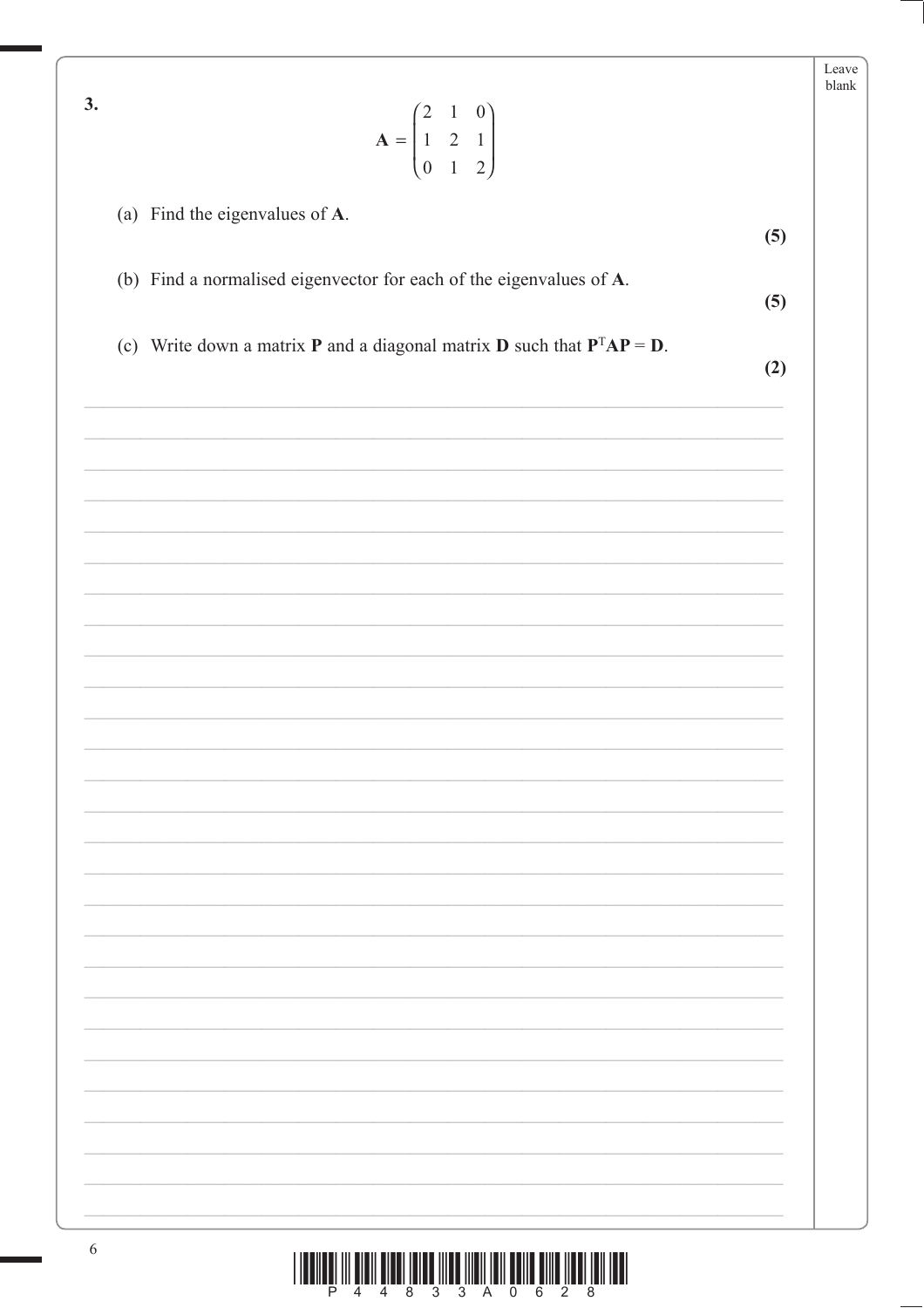|  | $\boldsymbol{7}$<br>Turn over |
|--|-------------------------------|
|  |                               |
|  |                               |
|  |                               |
|  |                               |
|  |                               |
|  |                               |
|  |                               |
|  |                               |
|  |                               |
|  |                               |
|  |                               |
|  |                               |
|  |                               |
|  |                               |
|  |                               |
|  |                               |
|  |                               |
|  |                               |
|  |                               |
|  |                               |
|  |                               |
|  |                               |
|  |                               |
|  |                               |
|  |                               |
|  |                               |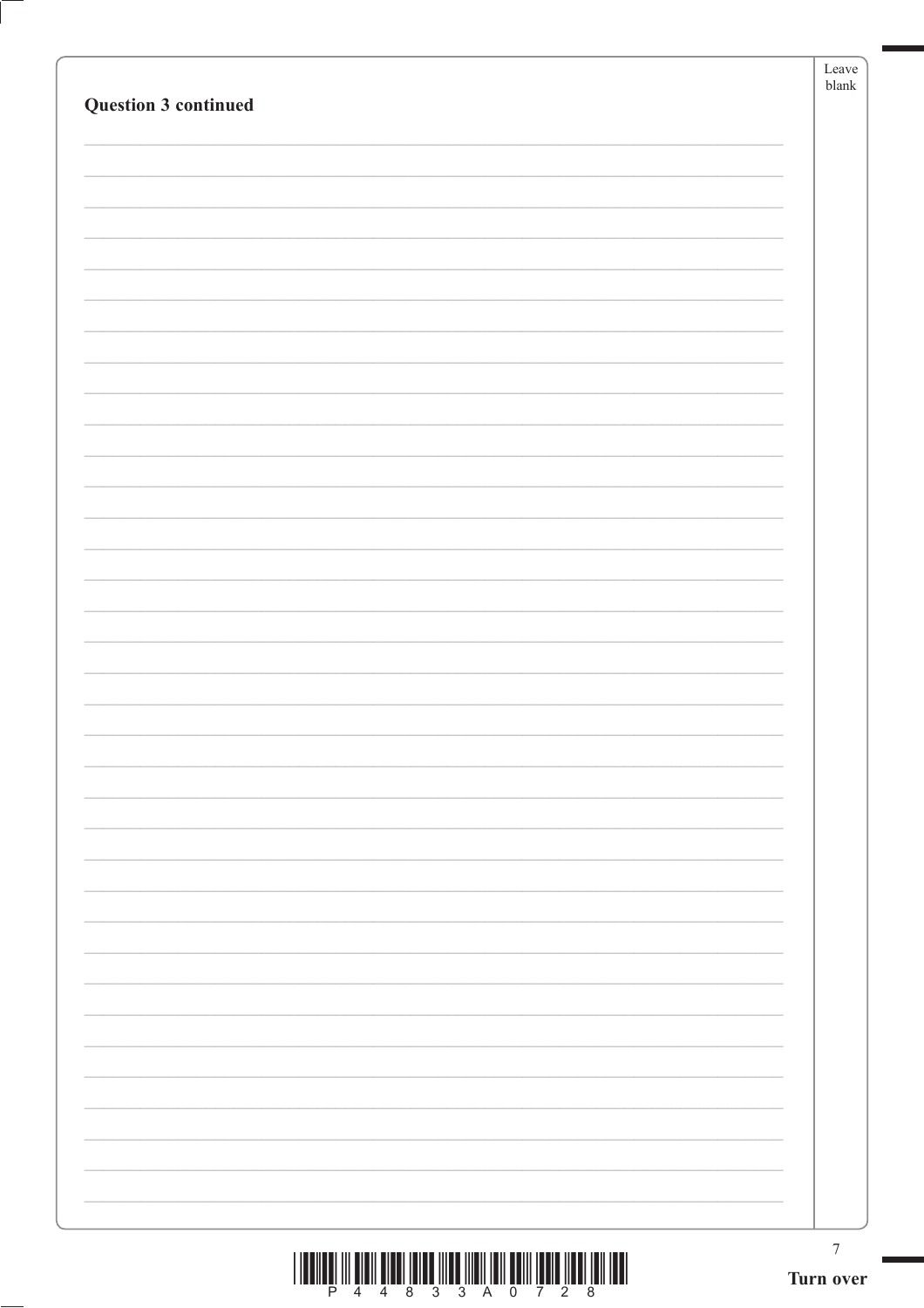|                      | Leave                         |
|----------------------|-------------------------------|
| Question 3 continued | $\ensuremath{\textrm{blank}}$ |
|                      |                               |
|                      |                               |
|                      |                               |
|                      |                               |
|                      |                               |
|                      |                               |
|                      |                               |
|                      |                               |
|                      |                               |
|                      |                               |
|                      |                               |
|                      |                               |
|                      |                               |
|                      |                               |
|                      |                               |
|                      |                               |
|                      |                               |
|                      |                               |
|                      |                               |
|                      |                               |
|                      |                               |
|                      |                               |
|                      |                               |
|                      |                               |
|                      |                               |
|                      |                               |
|                      |                               |
|                      |                               |
|                      |                               |
|                      |                               |
|                      |                               |
|                      |                               |
|                      |                               |
|                      |                               |
|                      |                               |
|                      |                               |
|                      |                               |
|                      |                               |
|                      |                               |
|                      |                               |
|                      |                               |
|                      |                               |
|                      |                               |
| $8\,$                |                               |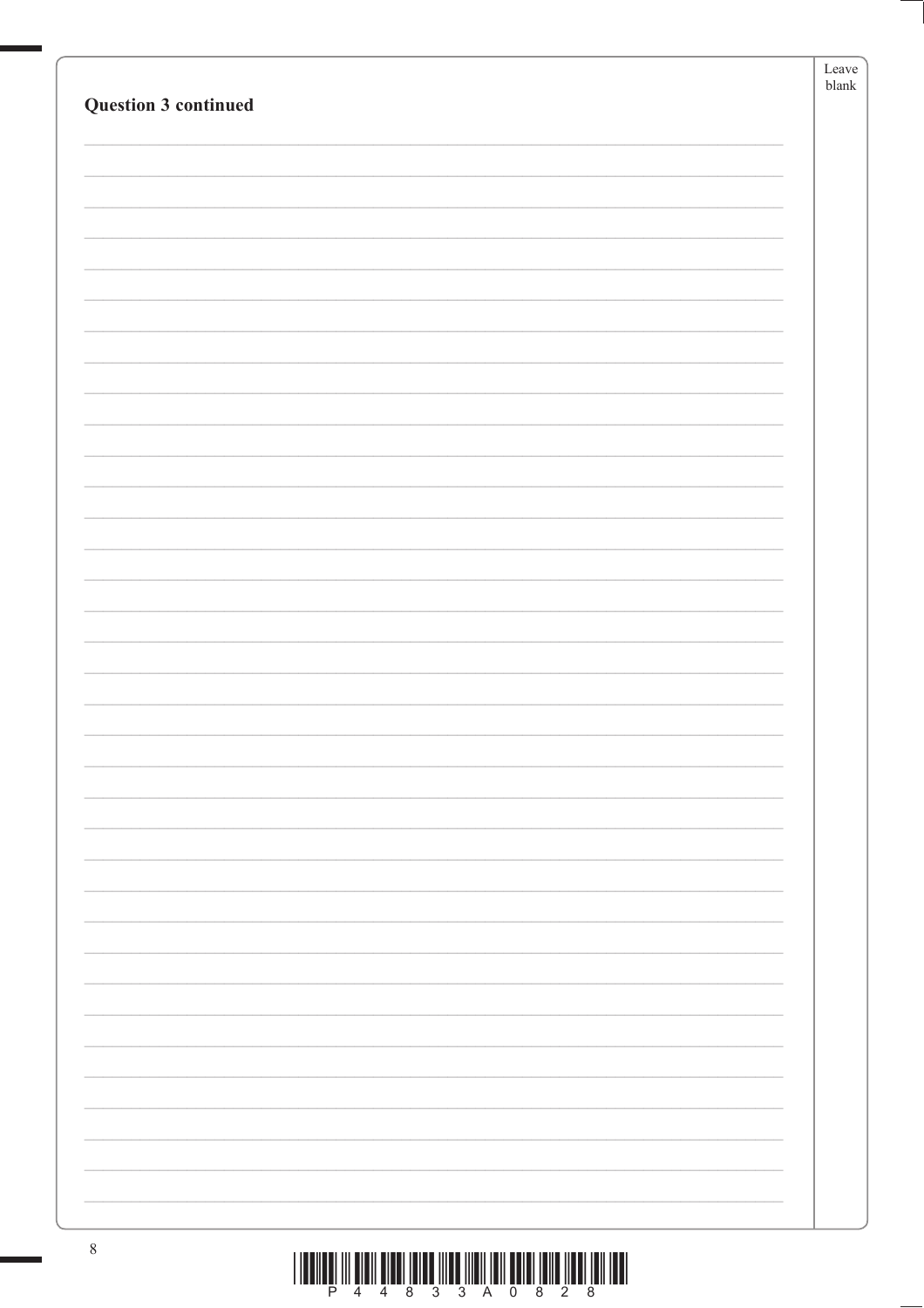| Question 3 continued                                                                                                                                                                                 |                  | Leave<br>blank |
|------------------------------------------------------------------------------------------------------------------------------------------------------------------------------------------------------|------------------|----------------|
|                                                                                                                                                                                                      |                  |                |
|                                                                                                                                                                                                      |                  |                |
|                                                                                                                                                                                                      |                  |                |
|                                                                                                                                                                                                      |                  |                |
|                                                                                                                                                                                                      |                  |                |
|                                                                                                                                                                                                      |                  |                |
|                                                                                                                                                                                                      |                  |                |
|                                                                                                                                                                                                      |                  |                |
|                                                                                                                                                                                                      |                  |                |
|                                                                                                                                                                                                      |                  |                |
|                                                                                                                                                                                                      |                  |                |
|                                                                                                                                                                                                      |                  |                |
|                                                                                                                                                                                                      |                  |                |
|                                                                                                                                                                                                      |                  |                |
|                                                                                                                                                                                                      |                  |                |
|                                                                                                                                                                                                      |                  |                |
|                                                                                                                                                                                                      |                  |                |
|                                                                                                                                                                                                      |                  | Q3             |
|                                                                                                                                                                                                      | (Total 12 marks) | $\overline{9}$ |
| $\begin{array}{c} \begin{array}{c} \begin{array}{c} \end{array} \\ \begin{array}{c} \end{array} \\ \begin{array}{c} \end{array} \\ \begin{array}{c} \end{array} \end{array} \end{array} \end{array}$ |                  | Turn over      |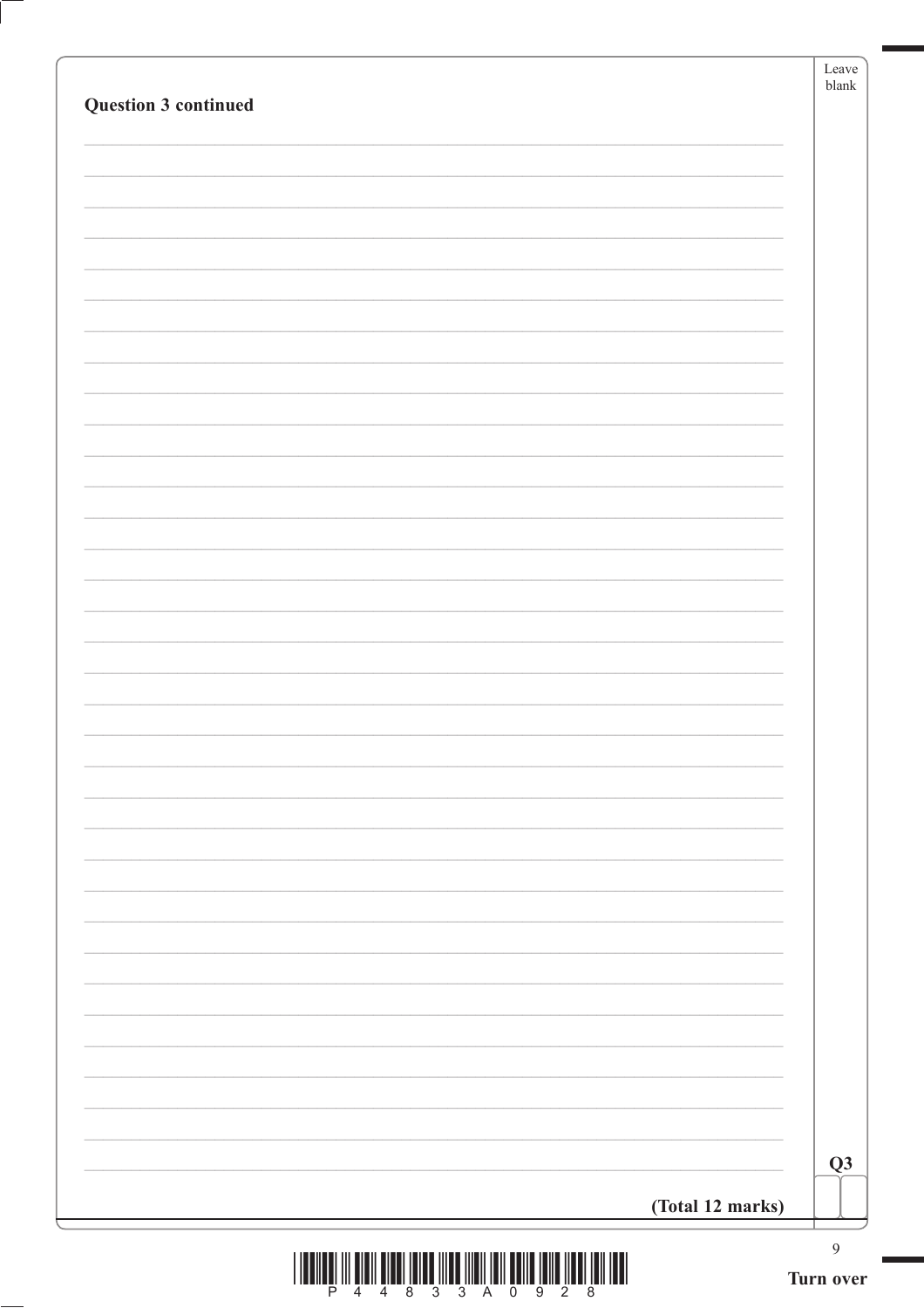$\boldsymbol{4}$ . The curve  $C$  has equation

$$
y = \frac{1}{\sqrt{x^2 + 2x - 3}}, \qquad x > 1
$$

(a) Find  $\int y dx$ 

The region R is bounded by the curve C, the x-axis and the lines with equations  $x = 2$  and  $x = 3$ . The region R is rotated through  $2\pi$  radians about the x-axis.

(b) Find the volume of the solid generated. Give your answer in the form  $p\pi \ln q$ , where  $p$  and  $q$  are rational numbers to be found.

 $(4)$ 

 $(3)$ 

Leave blank

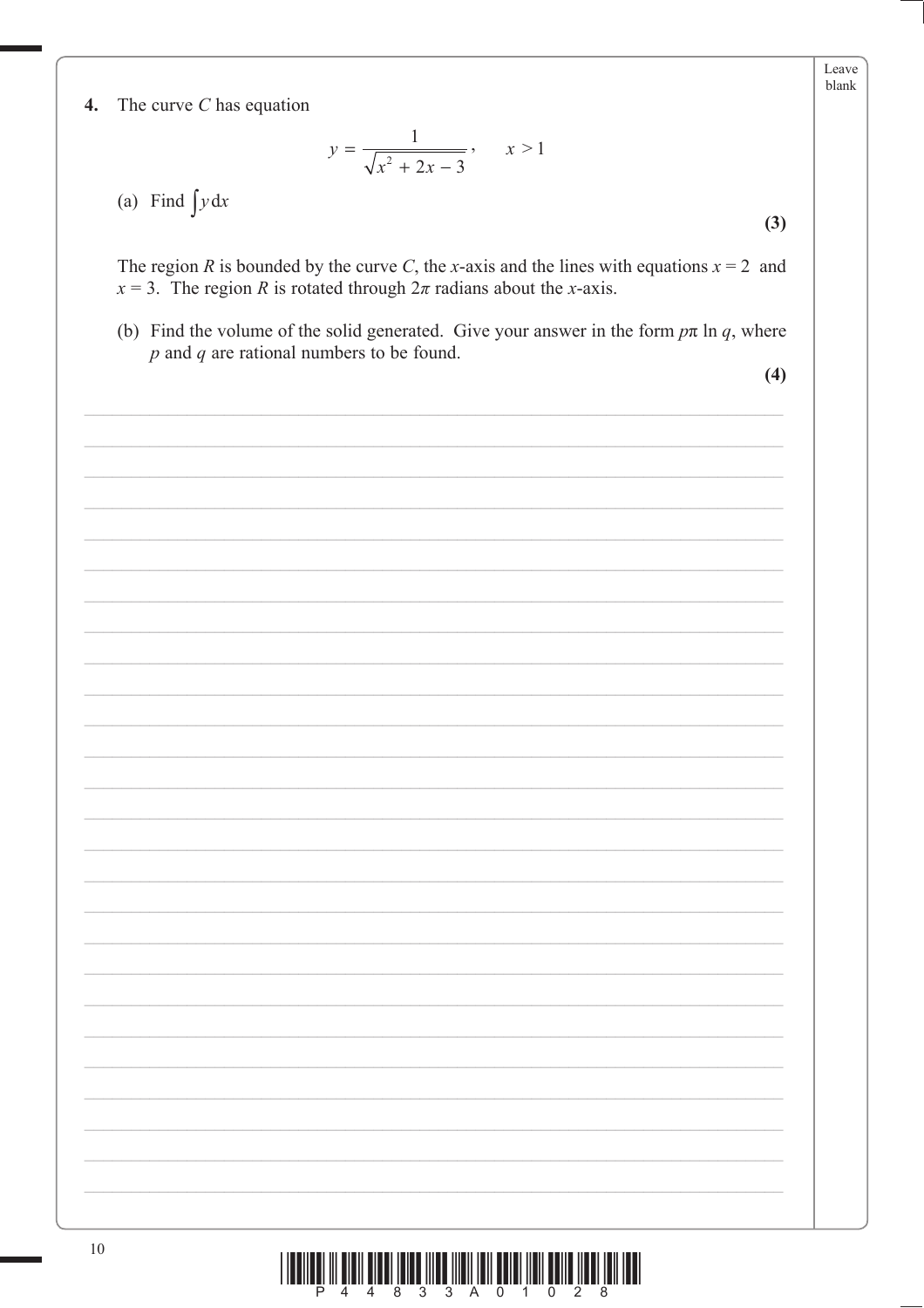|                 | $ Q_4 $ |
|-----------------|---------|
| (Total 7 marks) |         |

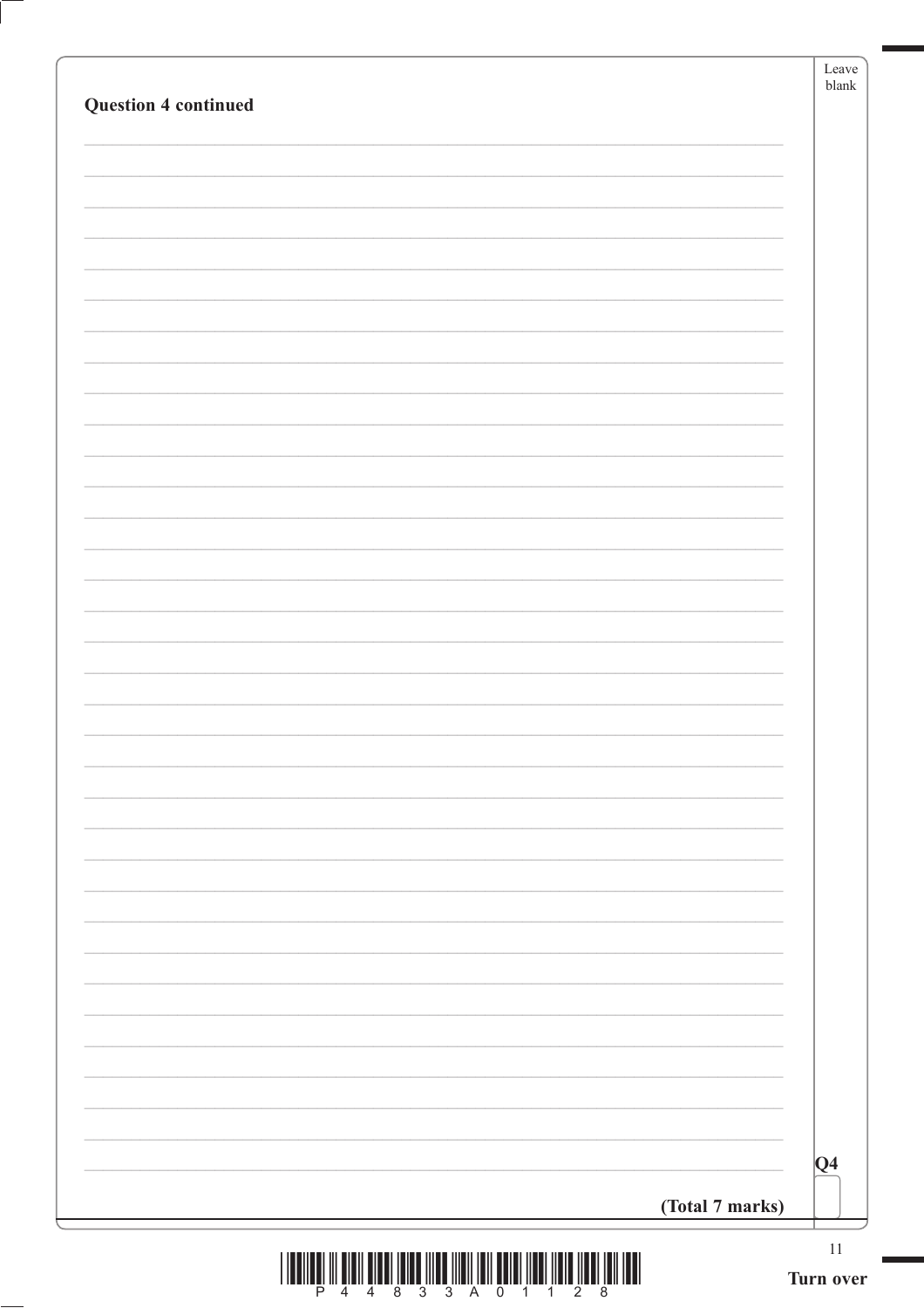| (a) Find a vector equation of the straight line $AB$ .                              | (2) |
|-------------------------------------------------------------------------------------|-----|
| (b) Find a cartesian form of the equation of the straight line $AB$ .               | (2) |
| The plane $\Pi$ contains the points $A$ , $B$ and $C$ .                             |     |
| (c) Find a vector equation of $\Pi$ in the form $\mathbf{r} \cdot \mathbf{n} = p$ . | (4) |
| (d) Find the perpendicular distance from the origin to $\Pi$ .                      | (2) |
|                                                                                     |     |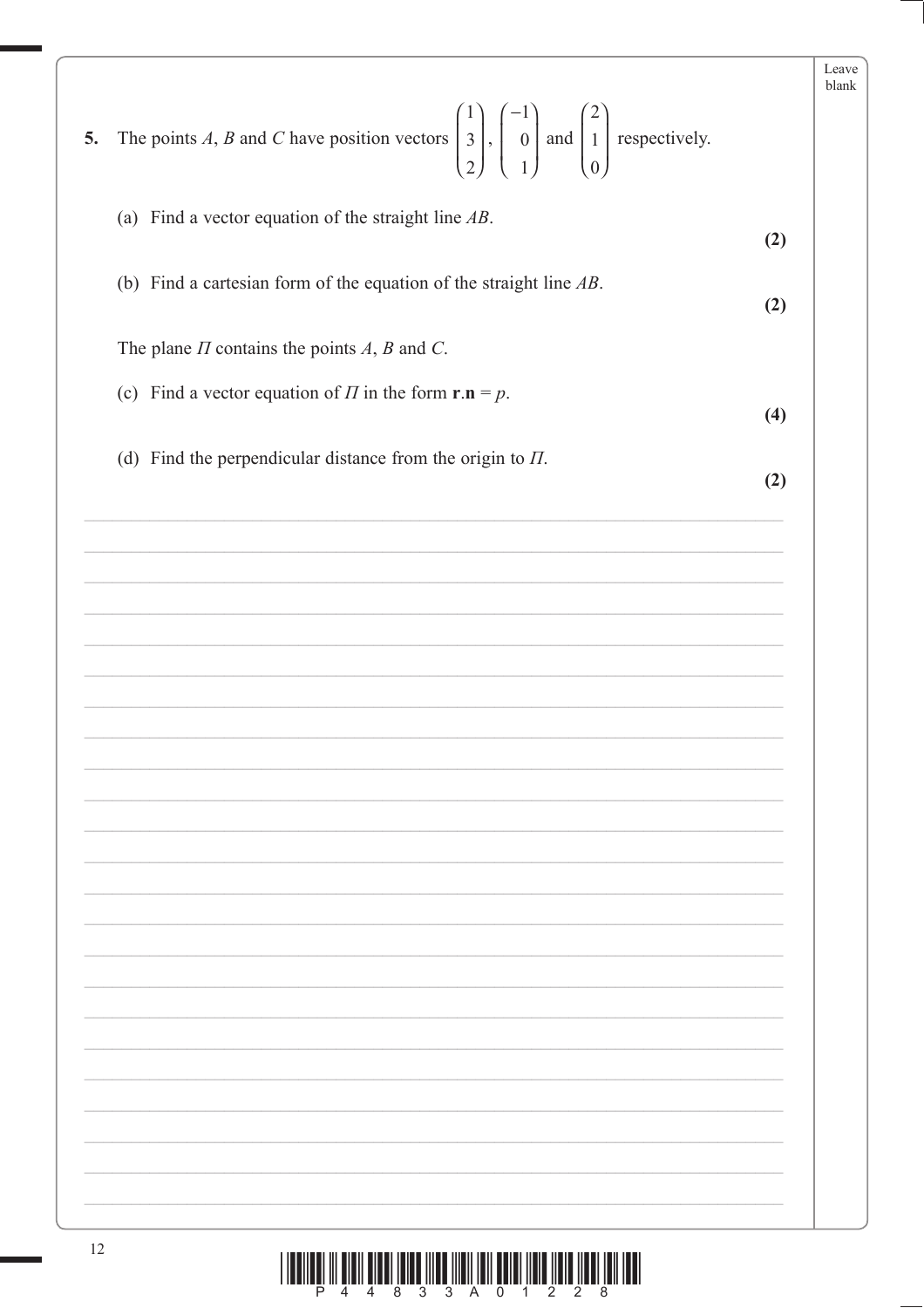|                             | Leave<br>$b$ lank |
|-----------------------------|-------------------|
| <b>Question 5 continued</b> |                   |
|                             |                   |
|                             |                   |
|                             |                   |
|                             |                   |
|                             |                   |
|                             |                   |
|                             |                   |
|                             |                   |
|                             |                   |
|                             |                   |
|                             |                   |
|                             |                   |
|                             |                   |
|                             |                   |
|                             |                   |
|                             |                   |
|                             |                   |
|                             |                   |
|                             |                   |
|                             |                   |
|                             |                   |
|                             |                   |
|                             |                   |
|                             |                   |
|                             |                   |
|                             |                   |
|                             |                   |
|                             |                   |
|                             |                   |
|                             |                   |
|                             |                   |
|                             |                   |
|                             | 13<br>Turn over   |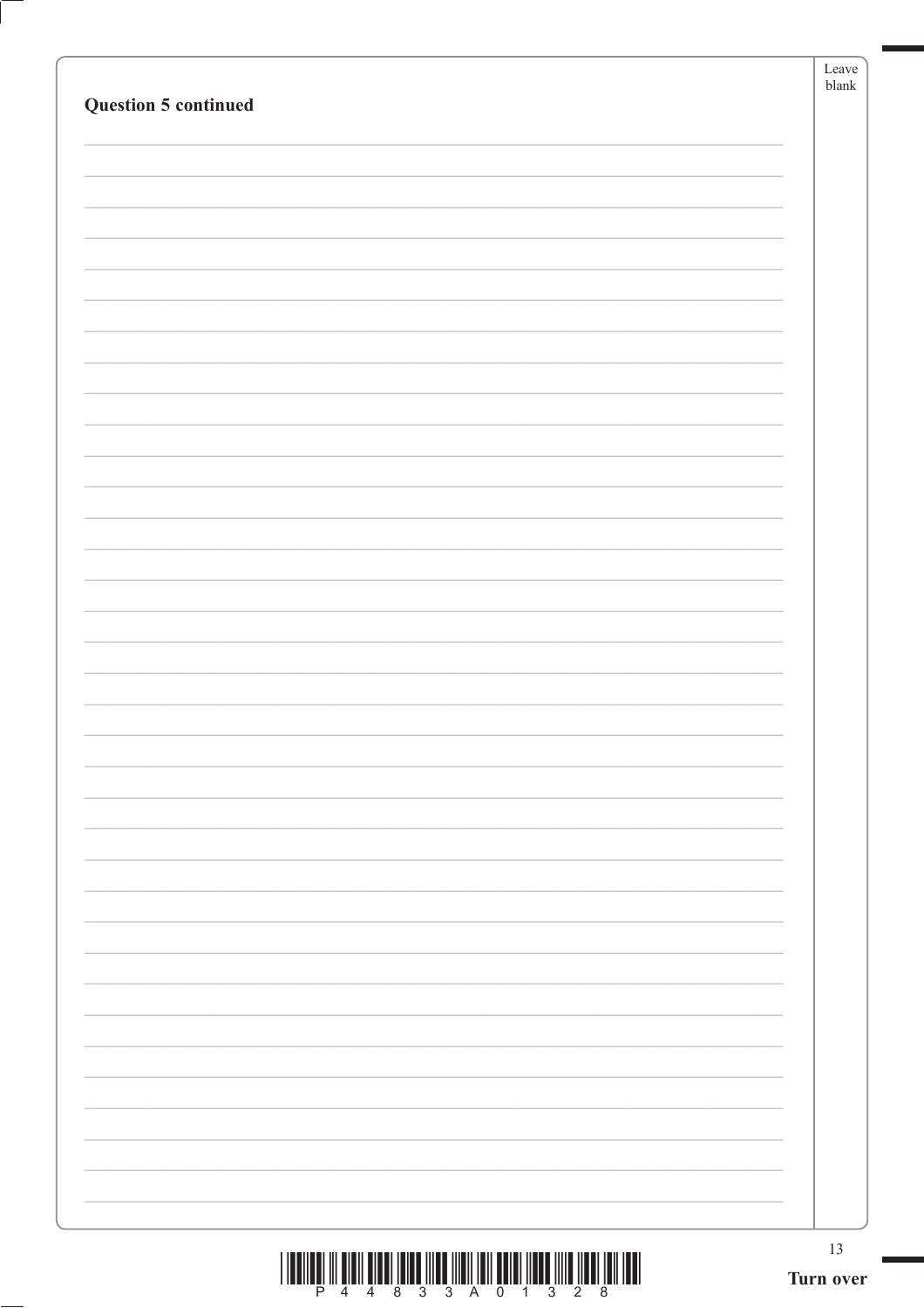|                             | Leave         |
|-----------------------------|---------------|
| <b>Question 5 continued</b> | ${\tt blank}$ |
|                             |               |
|                             |               |
|                             |               |
|                             |               |
|                             |               |
|                             |               |
|                             |               |
|                             |               |
|                             |               |
|                             |               |
|                             |               |
|                             |               |
|                             |               |
|                             |               |
|                             |               |
|                             |               |
|                             |               |
|                             |               |
|                             |               |
|                             |               |
|                             |               |
|                             |               |
|                             |               |
|                             |               |
|                             |               |
|                             |               |
|                             |               |
|                             |               |
|                             |               |
|                             |               |
|                             |               |
|                             |               |
|                             |               |
|                             |               |
|                             |               |
|                             |               |
|                             |               |
|                             |               |
|                             |               |
|                             |               |
|                             |               |
|                             |               |
|                             |               |
|                             |               |
| 14                          |               |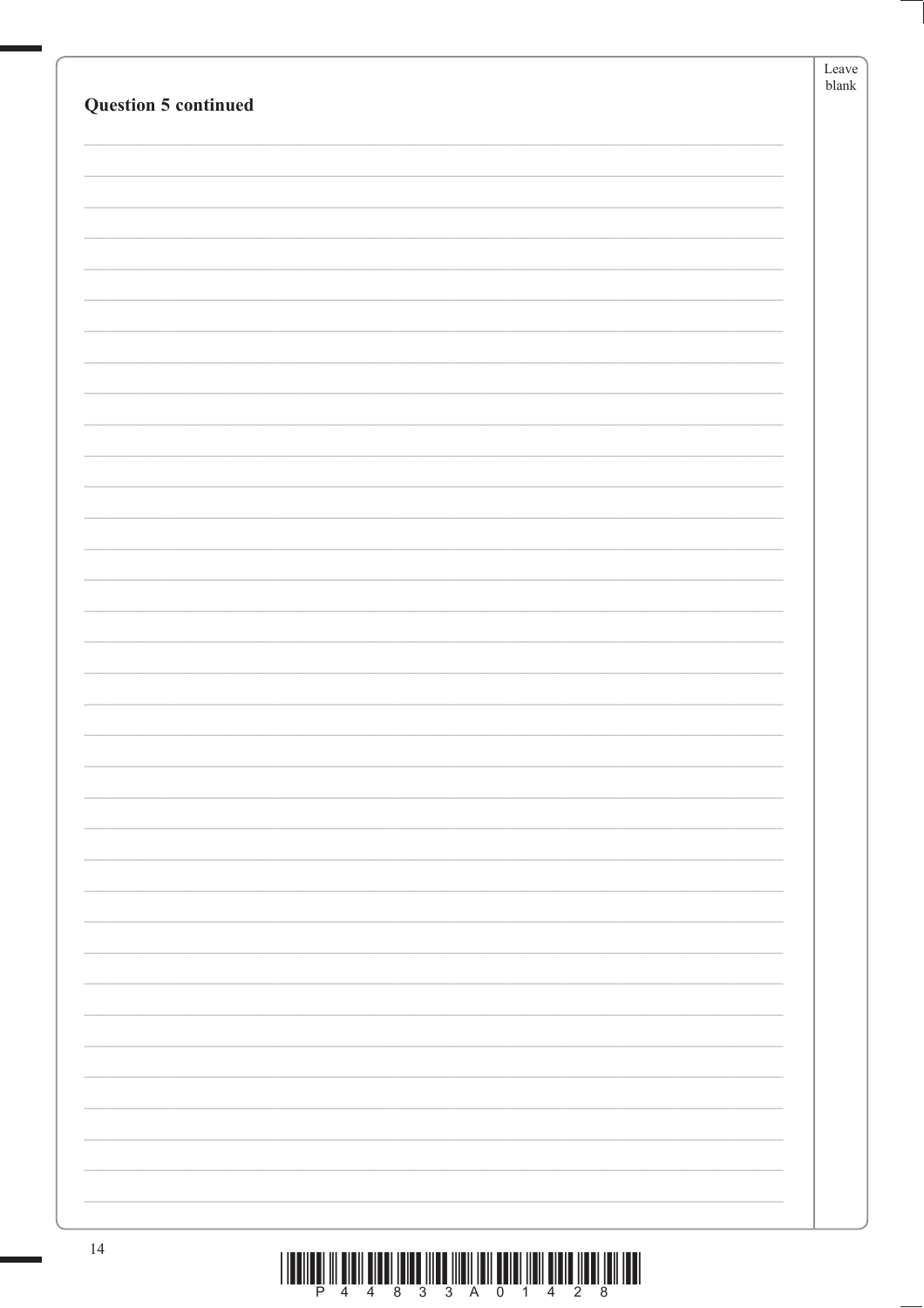| Question 5 continued |                  |                |
|----------------------|------------------|----------------|
|                      |                  |                |
|                      |                  |                |
|                      |                  |                |
|                      |                  |                |
|                      |                  |                |
|                      |                  |                |
|                      |                  |                |
|                      |                  |                |
|                      |                  |                |
|                      |                  |                |
|                      |                  |                |
|                      |                  |                |
|                      |                  |                |
|                      |                  |                |
|                      |                  |                |
|                      |                  |                |
|                      |                  |                |
|                      |                  |                |
|                      |                  |                |
|                      |                  |                |
|                      |                  |                |
|                      |                  |                |
|                      |                  |                |
|                      |                  |                |
|                      |                  | Q <sub>5</sub> |
|                      | (Total 10 marks) |                |

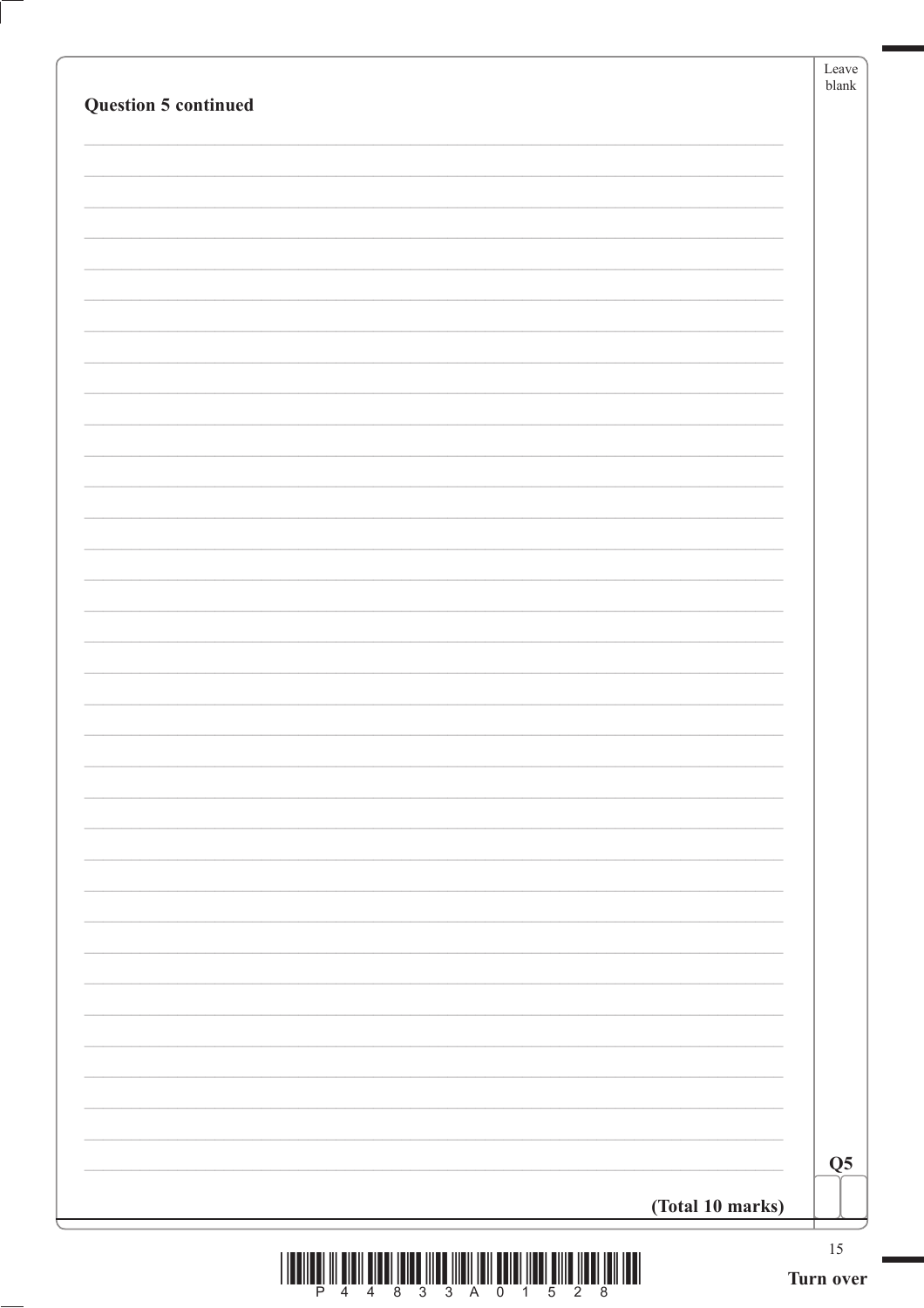| The hyperbola <i>H</i> is given by the equation $x^2 - y^2 = 1$<br>6.<br>(a) Write down the equations of the two asymptotes of $H$ .<br>(1)<br>(b) Show that an equation of the tangent to $H$ at the point $P$ (cosh $t$ , sinh $t$ ) is<br>$y \sinh t = x \cosh t - 1$<br>(3)<br>The tangent at $P$ meets the asymptotes of $H$ at the points $Q$ and $R$ .<br>(c) Show that $P$ is the midpoint of $QR$ .<br>(3)<br>(d) Show that the area of the triangle $OQR$ , where O is the origin, is independent of t.<br>(3) |  | Leave<br>blank |
|--------------------------------------------------------------------------------------------------------------------------------------------------------------------------------------------------------------------------------------------------------------------------------------------------------------------------------------------------------------------------------------------------------------------------------------------------------------------------------------------------------------------------|--|----------------|
|                                                                                                                                                                                                                                                                                                                                                                                                                                                                                                                          |  |                |
|                                                                                                                                                                                                                                                                                                                                                                                                                                                                                                                          |  |                |
|                                                                                                                                                                                                                                                                                                                                                                                                                                                                                                                          |  |                |
|                                                                                                                                                                                                                                                                                                                                                                                                                                                                                                                          |  |                |
|                                                                                                                                                                                                                                                                                                                                                                                                                                                                                                                          |  |                |
|                                                                                                                                                                                                                                                                                                                                                                                                                                                                                                                          |  |                |
|                                                                                                                                                                                                                                                                                                                                                                                                                                                                                                                          |  |                |
|                                                                                                                                                                                                                                                                                                                                                                                                                                                                                                                          |  |                |
|                                                                                                                                                                                                                                                                                                                                                                                                                                                                                                                          |  |                |
|                                                                                                                                                                                                                                                                                                                                                                                                                                                                                                                          |  |                |
|                                                                                                                                                                                                                                                                                                                                                                                                                                                                                                                          |  |                |
|                                                                                                                                                                                                                                                                                                                                                                                                                                                                                                                          |  |                |
|                                                                                                                                                                                                                                                                                                                                                                                                                                                                                                                          |  |                |
|                                                                                                                                                                                                                                                                                                                                                                                                                                                                                                                          |  |                |
|                                                                                                                                                                                                                                                                                                                                                                                                                                                                                                                          |  |                |
|                                                                                                                                                                                                                                                                                                                                                                                                                                                                                                                          |  |                |
|                                                                                                                                                                                                                                                                                                                                                                                                                                                                                                                          |  |                |
|                                                                                                                                                                                                                                                                                                                                                                                                                                                                                                                          |  |                |
|                                                                                                                                                                                                                                                                                                                                                                                                                                                                                                                          |  |                |
|                                                                                                                                                                                                                                                                                                                                                                                                                                                                                                                          |  |                |
|                                                                                                                                                                                                                                                                                                                                                                                                                                                                                                                          |  |                |
|                                                                                                                                                                                                                                                                                                                                                                                                                                                                                                                          |  |                |
|                                                                                                                                                                                                                                                                                                                                                                                                                                                                                                                          |  |                |
|                                                                                                                                                                                                                                                                                                                                                                                                                                                                                                                          |  |                |
|                                                                                                                                                                                                                                                                                                                                                                                                                                                                                                                          |  |                |
|                                                                                                                                                                                                                                                                                                                                                                                                                                                                                                                          |  |                |
|                                                                                                                                                                                                                                                                                                                                                                                                                                                                                                                          |  |                |
|                                                                                                                                                                                                                                                                                                                                                                                                                                                                                                                          |  |                |
|                                                                                                                                                                                                                                                                                                                                                                                                                                                                                                                          |  |                |
|                                                                                                                                                                                                                                                                                                                                                                                                                                                                                                                          |  |                |
|                                                                                                                                                                                                                                                                                                                                                                                                                                                                                                                          |  |                |
|                                                                                                                                                                                                                                                                                                                                                                                                                                                                                                                          |  |                |
|                                                                                                                                                                                                                                                                                                                                                                                                                                                                                                                          |  |                |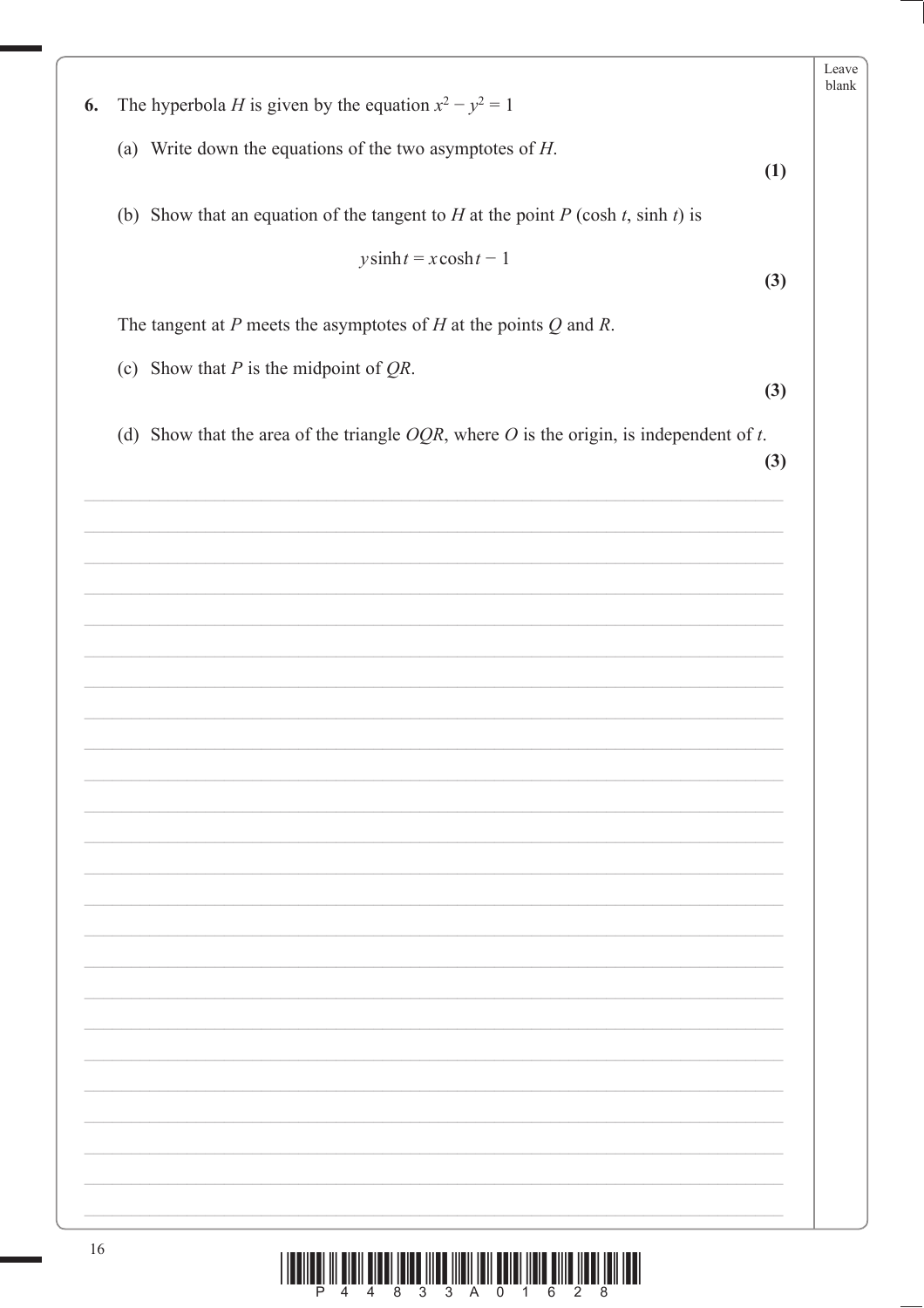| $\begin{array}{c} \text{if} \ \text{if} \ \text{if} \ \text{if} \ \text{if} \ \text{if} \ \text{if} \ \text{if} \ \text{if} \ \text{if} \ \text{if} \ \text{if} \ \text{if} \ \text{if} \ \text{if} \ \text{if} \ \text{if} \ \text{if} \ \text{if} \ \text{if} \ \text{if} \ \text{if} \ \text{if} \ \text{if} \ \text{if} \ \text{if} \ \text{if} \ \text{if} \ \text{if} \ \text{if} \ \text{if} \ \text{if} \ \text{if} \ \text{if} \ \text{if} \ \text{$ | 17<br>Turn over |
|---------------------------------------------------------------------------------------------------------------------------------------------------------------------------------------------------------------------------------------------------------------------------------------------------------------------------------------------------------------------------------------------------------------------------------------------------------------|-----------------|
|                                                                                                                                                                                                                                                                                                                                                                                                                                                               |                 |
|                                                                                                                                                                                                                                                                                                                                                                                                                                                               |                 |
|                                                                                                                                                                                                                                                                                                                                                                                                                                                               |                 |
|                                                                                                                                                                                                                                                                                                                                                                                                                                                               |                 |
|                                                                                                                                                                                                                                                                                                                                                                                                                                                               |                 |
|                                                                                                                                                                                                                                                                                                                                                                                                                                                               |                 |
|                                                                                                                                                                                                                                                                                                                                                                                                                                                               |                 |
|                                                                                                                                                                                                                                                                                                                                                                                                                                                               |                 |
|                                                                                                                                                                                                                                                                                                                                                                                                                                                               |                 |
|                                                                                                                                                                                                                                                                                                                                                                                                                                                               |                 |
|                                                                                                                                                                                                                                                                                                                                                                                                                                                               |                 |
|                                                                                                                                                                                                                                                                                                                                                                                                                                                               |                 |
|                                                                                                                                                                                                                                                                                                                                                                                                                                                               |                 |
|                                                                                                                                                                                                                                                                                                                                                                                                                                                               |                 |
|                                                                                                                                                                                                                                                                                                                                                                                                                                                               |                 |
|                                                                                                                                                                                                                                                                                                                                                                                                                                                               |                 |
|                                                                                                                                                                                                                                                                                                                                                                                                                                                               |                 |
|                                                                                                                                                                                                                                                                                                                                                                                                                                                               |                 |
|                                                                                                                                                                                                                                                                                                                                                                                                                                                               |                 |
|                                                                                                                                                                                                                                                                                                                                                                                                                                                               |                 |
|                                                                                                                                                                                                                                                                                                                                                                                                                                                               |                 |
|                                                                                                                                                                                                                                                                                                                                                                                                                                                               |                 |
| Question 6 continued                                                                                                                                                                                                                                                                                                                                                                                                                                          | blank           |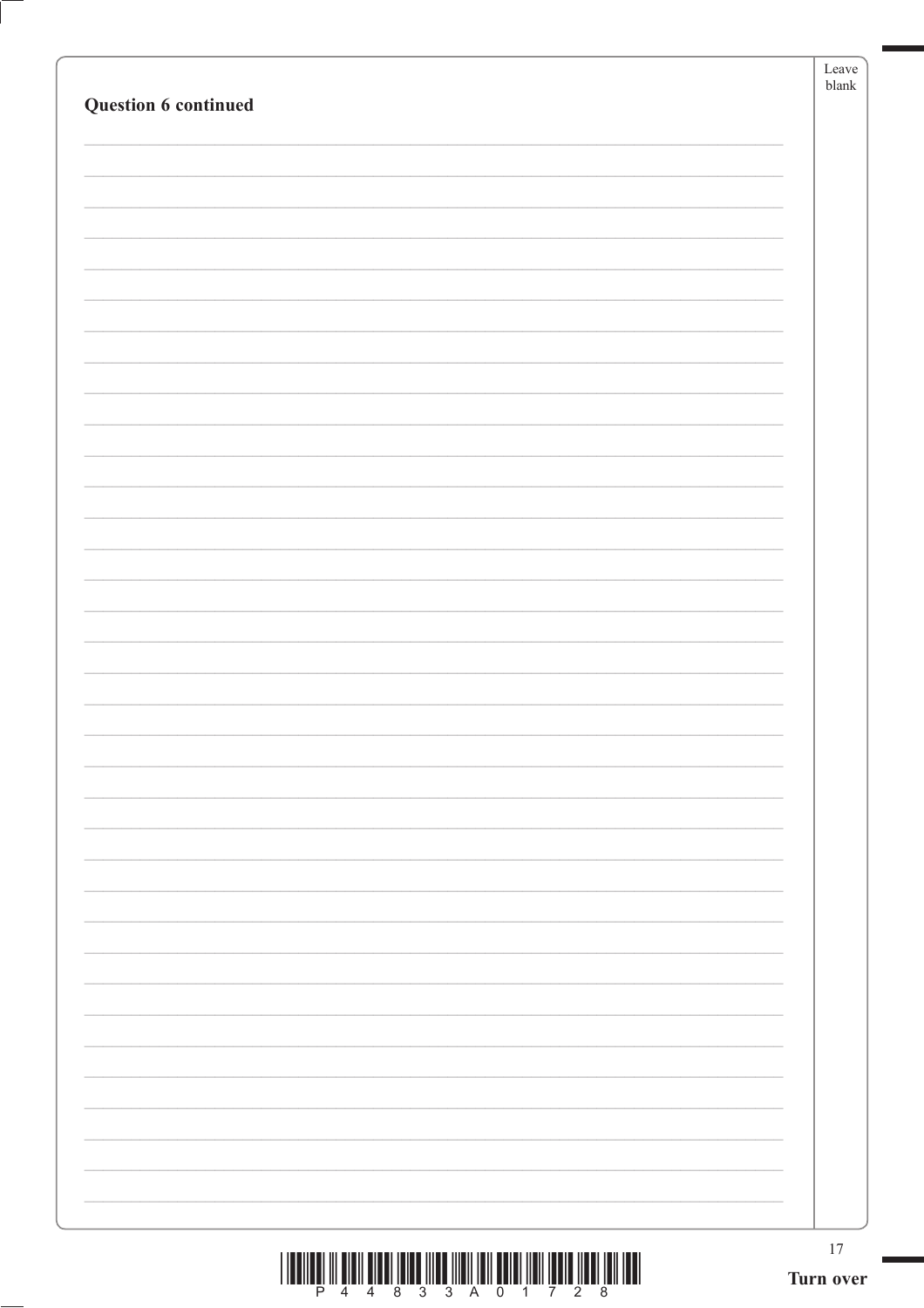|                                                                                                                                                                                                                                                                                                                                                                                                                                                      | Leave<br>${\tt blank}$ |
|------------------------------------------------------------------------------------------------------------------------------------------------------------------------------------------------------------------------------------------------------------------------------------------------------------------------------------------------------------------------------------------------------------------------------------------------------|------------------------|
| Question 6 continued                                                                                                                                                                                                                                                                                                                                                                                                                                 |                        |
|                                                                                                                                                                                                                                                                                                                                                                                                                                                      |                        |
|                                                                                                                                                                                                                                                                                                                                                                                                                                                      |                        |
|                                                                                                                                                                                                                                                                                                                                                                                                                                                      |                        |
|                                                                                                                                                                                                                                                                                                                                                                                                                                                      |                        |
|                                                                                                                                                                                                                                                                                                                                                                                                                                                      |                        |
|                                                                                                                                                                                                                                                                                                                                                                                                                                                      |                        |
|                                                                                                                                                                                                                                                                                                                                                                                                                                                      |                        |
|                                                                                                                                                                                                                                                                                                                                                                                                                                                      |                        |
|                                                                                                                                                                                                                                                                                                                                                                                                                                                      |                        |
|                                                                                                                                                                                                                                                                                                                                                                                                                                                      |                        |
|                                                                                                                                                                                                                                                                                                                                                                                                                                                      |                        |
|                                                                                                                                                                                                                                                                                                                                                                                                                                                      |                        |
|                                                                                                                                                                                                                                                                                                                                                                                                                                                      |                        |
|                                                                                                                                                                                                                                                                                                                                                                                                                                                      |                        |
|                                                                                                                                                                                                                                                                                                                                                                                                                                                      |                        |
|                                                                                                                                                                                                                                                                                                                                                                                                                                                      |                        |
|                                                                                                                                                                                                                                                                                                                                                                                                                                                      |                        |
|                                                                                                                                                                                                                                                                                                                                                                                                                                                      |                        |
|                                                                                                                                                                                                                                                                                                                                                                                                                                                      |                        |
|                                                                                                                                                                                                                                                                                                                                                                                                                                                      |                        |
|                                                                                                                                                                                                                                                                                                                                                                                                                                                      |                        |
|                                                                                                                                                                                                                                                                                                                                                                                                                                                      |                        |
|                                                                                                                                                                                                                                                                                                                                                                                                                                                      |                        |
|                                                                                                                                                                                                                                                                                                                                                                                                                                                      |                        |
|                                                                                                                                                                                                                                                                                                                                                                                                                                                      |                        |
|                                                                                                                                                                                                                                                                                                                                                                                                                                                      |                        |
|                                                                                                                                                                                                                                                                                                                                                                                                                                                      |                        |
|                                                                                                                                                                                                                                                                                                                                                                                                                                                      |                        |
|                                                                                                                                                                                                                                                                                                                                                                                                                                                      |                        |
|                                                                                                                                                                                                                                                                                                                                                                                                                                                      |                        |
|                                                                                                                                                                                                                                                                                                                                                                                                                                                      |                        |
|                                                                                                                                                                                                                                                                                                                                                                                                                                                      |                        |
|                                                                                                                                                                                                                                                                                                                                                                                                                                                      |                        |
|                                                                                                                                                                                                                                                                                                                                                                                                                                                      |                        |
|                                                                                                                                                                                                                                                                                                                                                                                                                                                      |                        |
|                                                                                                                                                                                                                                                                                                                                                                                                                                                      |                        |
|                                                                                                                                                                                                                                                                                                                                                                                                                                                      |                        |
|                                                                                                                                                                                                                                                                                                                                                                                                                                                      |                        |
| $18\,$<br>$\begin{smallmatrix} \color{blue} 1 & 1 & \text{min} & 1 & 1 & \text{min} & 1 & \text{min} & 1 & \text{min} & 1 & \text{min} & 1 & \text{min} & 1 & \text{min} & 1 & \text{min} & 1 & \text{min} & 1 & \text{min} & 1 & \text{min} & 1 & \text{min} & 1 & \text{min} & 1 & \text{min} & 1 & \text{min} & 1 & \text{min} & 1 & \text{min} & 1 & \text{min} & 1 & \text{min} & 1 & \text{min} & 1 & \text{min} & 1 & \text{min} & 1 & \text$ |                        |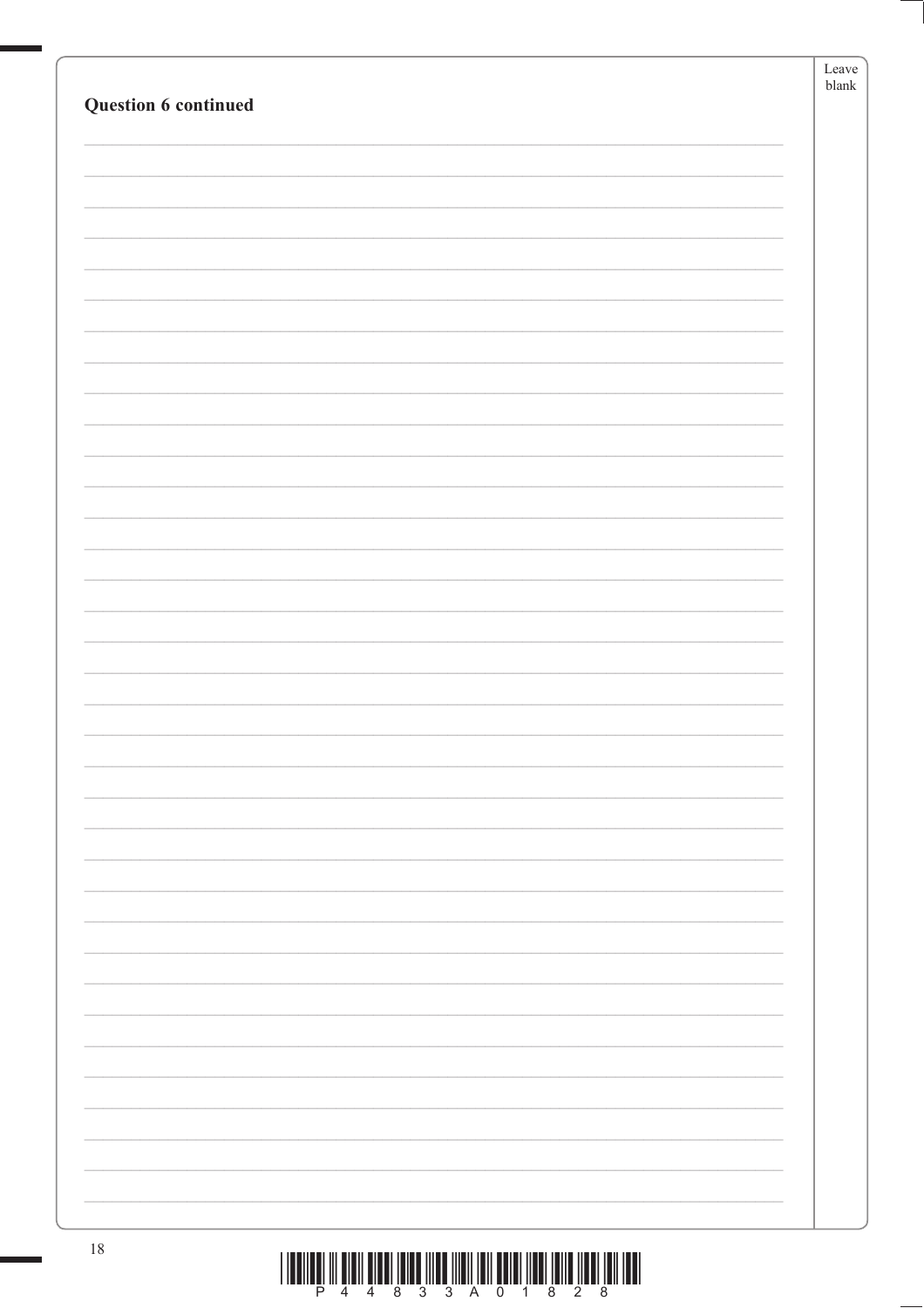| Question 6 continued |                  | Leave<br>$\ensuremath{\textrm{blank}}$ |
|----------------------|------------------|----------------------------------------|
|                      |                  |                                        |
|                      |                  |                                        |
|                      |                  |                                        |
|                      |                  |                                        |
|                      |                  |                                        |
|                      |                  |                                        |
|                      |                  |                                        |
|                      |                  |                                        |
|                      |                  |                                        |
|                      |                  |                                        |
|                      |                  |                                        |
|                      |                  |                                        |
|                      |                  |                                        |
|                      |                  |                                        |
|                      |                  |                                        |
|                      |                  |                                        |
|                      |                  |                                        |
|                      |                  |                                        |
|                      |                  |                                        |
|                      |                  |                                        |
|                      |                  |                                        |
|                      |                  | Q <sub>6</sub>                         |
|                      | (Total 10 marks) |                                        |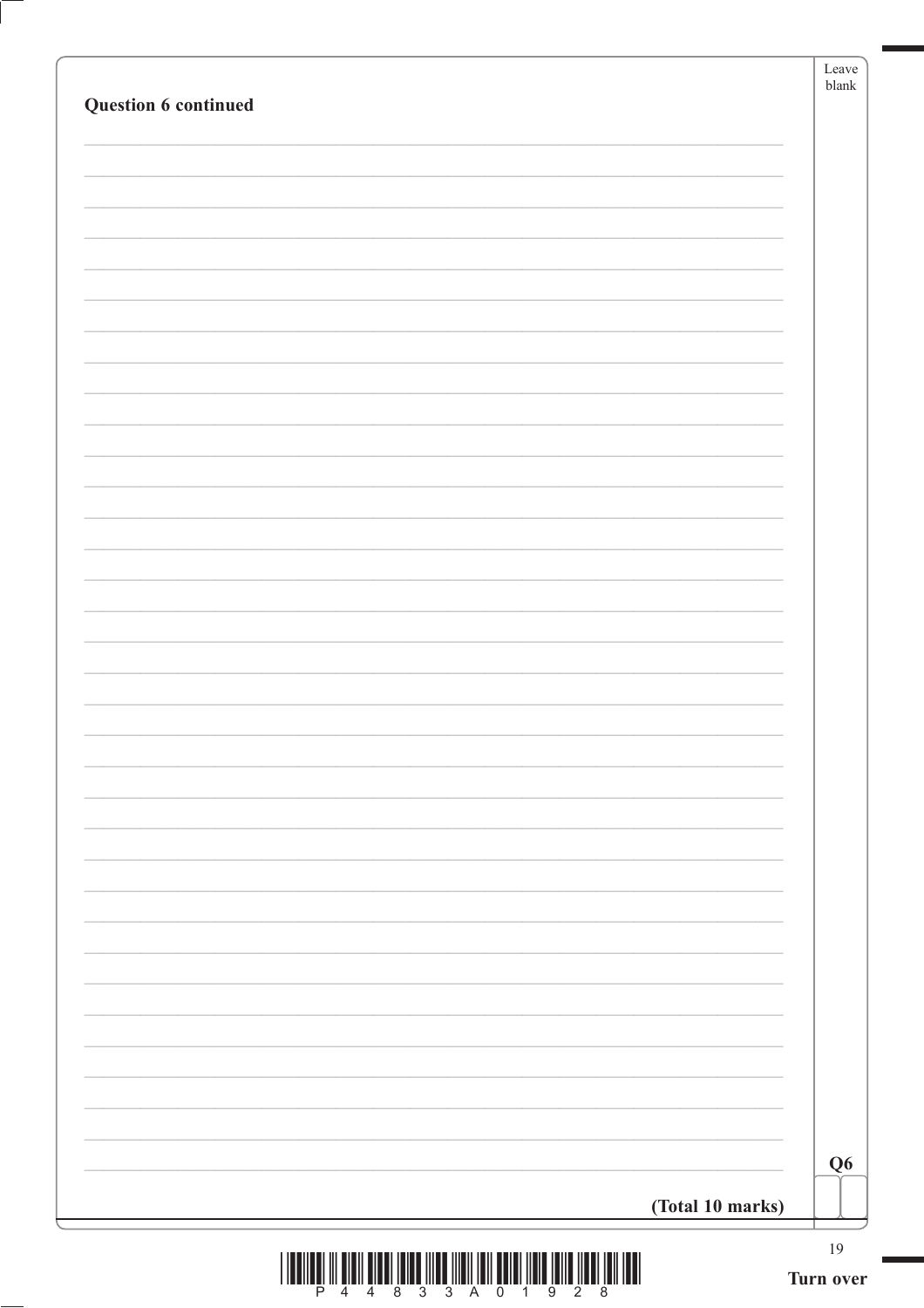| I |  |   |
|---|--|---|
|   |  | I |

 $I_n = \int \sin^n x dx, \ \ n \geq 0$ 

(a) Prove that for  $n \ge 2$ 

$$
I_n = \frac{1}{n} \left( -\sin^{n-1} x \cos x + (n-1) I_{n-2} \right)
$$

Given that *n* is an odd number,  $n \ge 3$ 

(b) show that

$$
\int_{0}^{\frac{\pi}{2}} \sin^{n} x \, dx = \frac{(n-1)(n-3)...6.4.2}{n(n-2)(n-4)...7.5.3}
$$
 (4)

(c) Hence find 
$$
\int_0^{\frac{\pi}{2}} \sin^5 x \cos^2 x \, dx
$$

| ۰.            |              |
|---------------|--------------|
| ۰,<br>۰.<br>× |              |
| ×<br>×        | i<br>۰.<br>٠ |

 $(4)$ 

| <u> I III dheer is an amaan isaacaan isaacaan isaacaan isaacaan isaacaan isaacaan isaacaan isaacaan isaacaan isaa</u> |  |                         |  |  |  |  |  |
|-----------------------------------------------------------------------------------------------------------------------|--|-------------------------|--|--|--|--|--|
|                                                                                                                       |  | P 4 4 8 3 3 A 0 2 0 2 8 |  |  |  |  |  |

Leave blank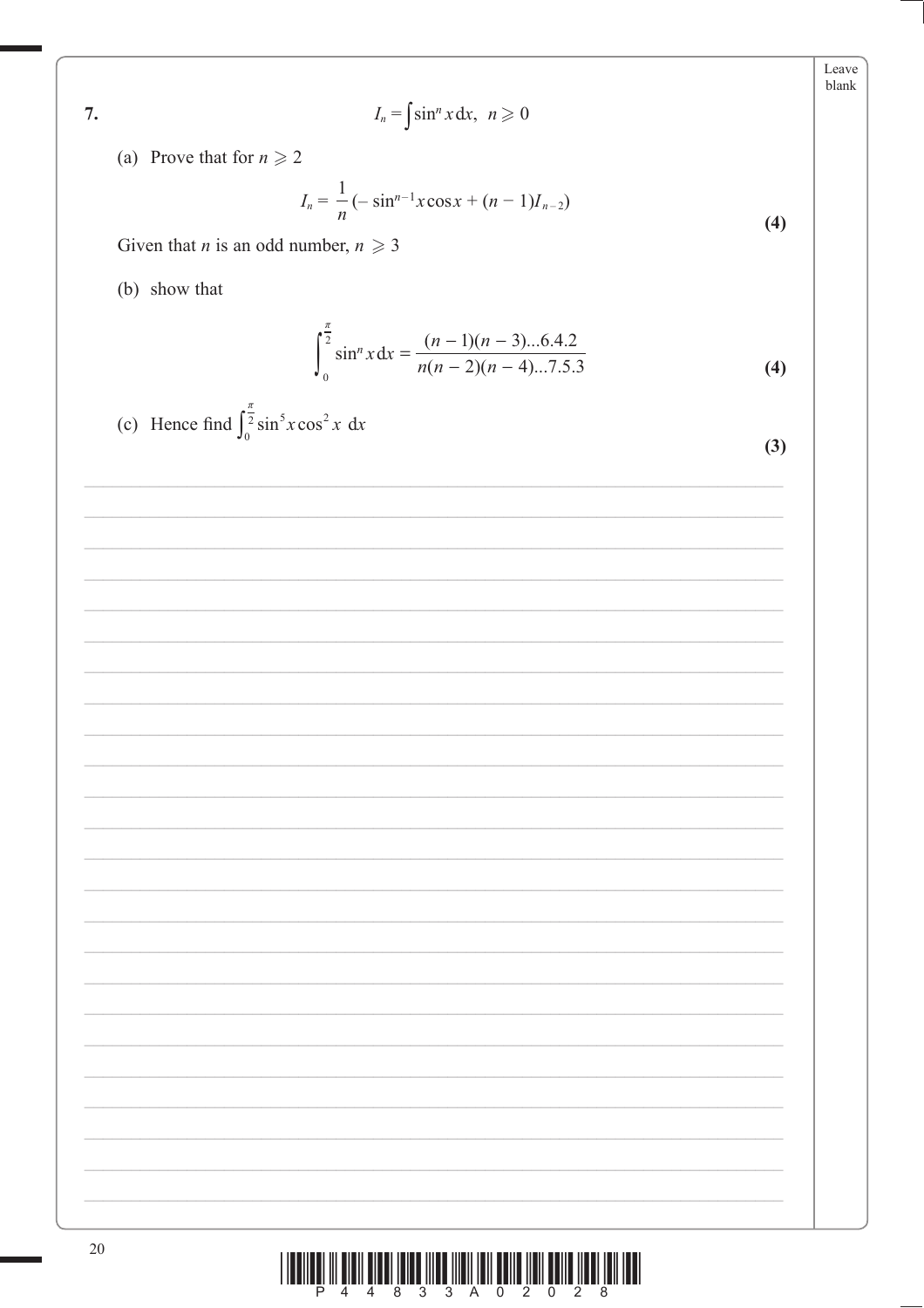|                             | 21<br>Turn over |
|-----------------------------|-----------------|
|                             |                 |
|                             |                 |
|                             |                 |
|                             |                 |
|                             |                 |
|                             |                 |
|                             |                 |
|                             |                 |
|                             |                 |
|                             |                 |
|                             |                 |
|                             |                 |
|                             |                 |
|                             |                 |
|                             |                 |
|                             |                 |
|                             |                 |
|                             |                 |
|                             |                 |
|                             |                 |
|                             |                 |
| <b>Question 7 continued</b> | $b$ lank        |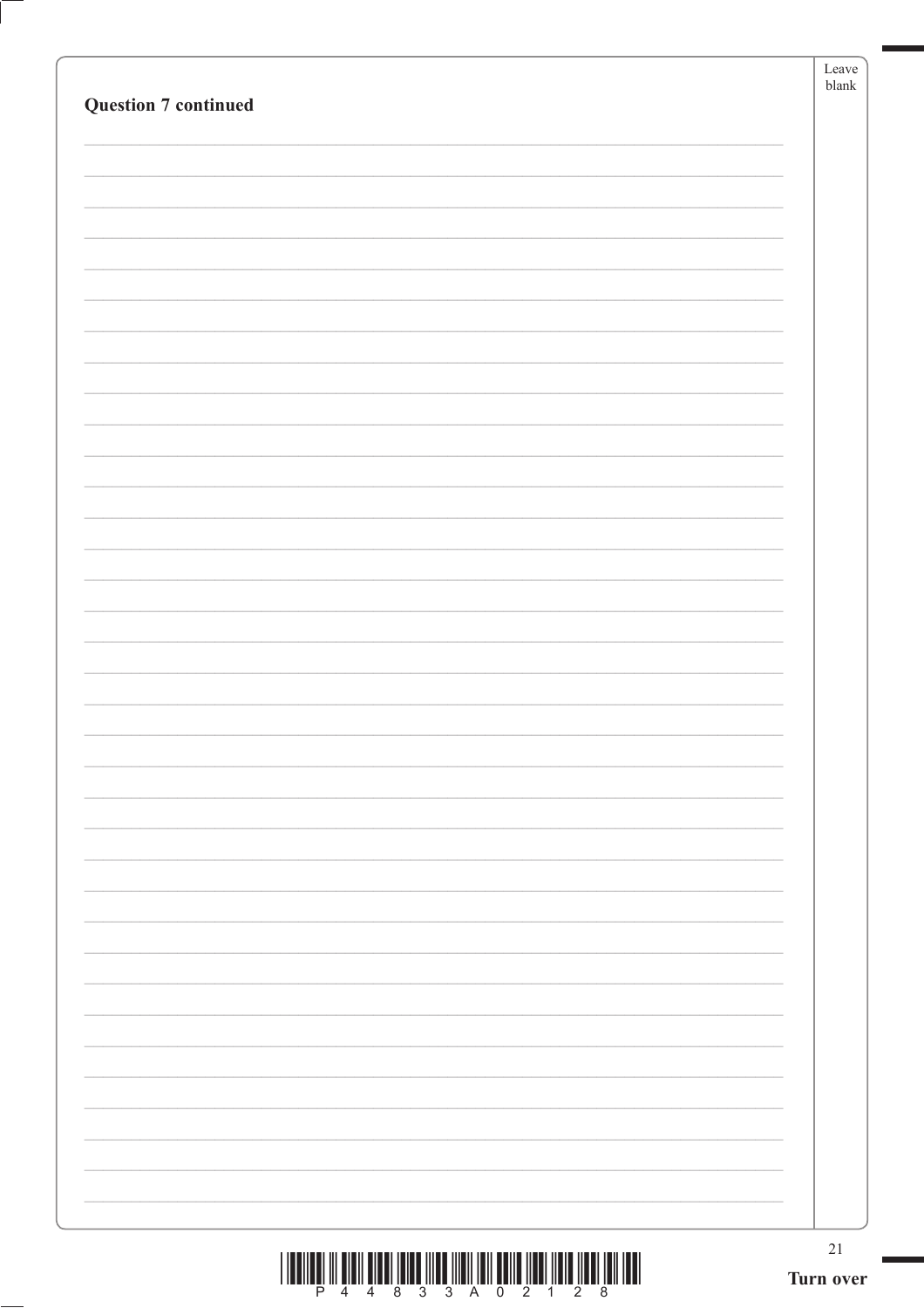| <b>Question 7 continued</b> | Leave<br>$b$ lank |
|-----------------------------|-------------------|
|                             |                   |
|                             |                   |
|                             |                   |
|                             |                   |
|                             |                   |
|                             |                   |
|                             |                   |
|                             |                   |
|                             |                   |
|                             |                   |
|                             |                   |
|                             |                   |
|                             |                   |
|                             |                   |
|                             |                   |
|                             |                   |
|                             |                   |
|                             |                   |
|                             |                   |
|                             |                   |
|                             |                   |
|                             |                   |
|                             |                   |
|                             |                   |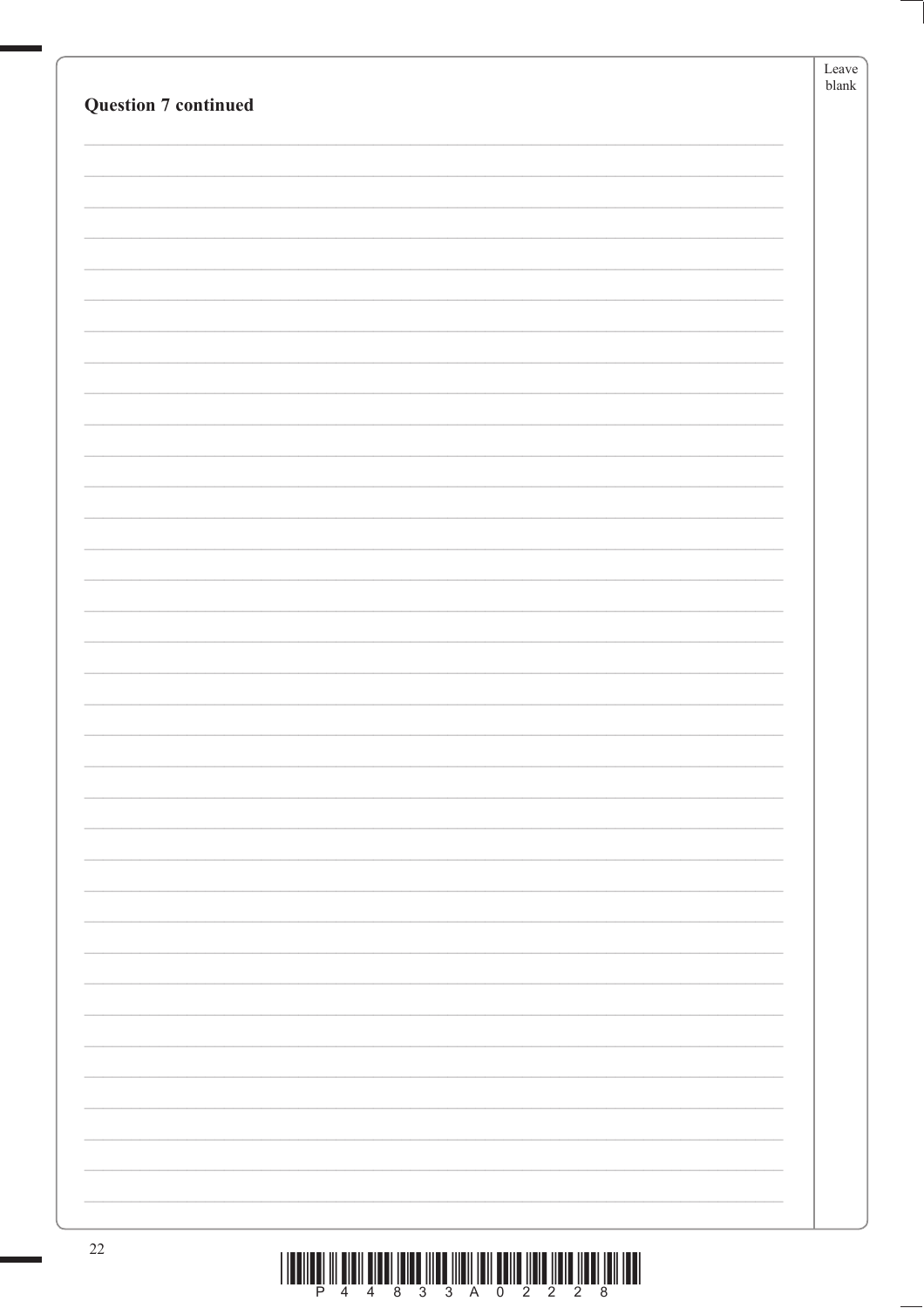| <b>Question 7 continued</b> |                  | Leave<br>$\ensuremath{\textrm{blank}}$ |
|-----------------------------|------------------|----------------------------------------|
|                             |                  |                                        |
|                             |                  |                                        |
|                             |                  |                                        |
|                             |                  |                                        |
|                             |                  |                                        |
|                             |                  |                                        |
|                             |                  |                                        |
|                             |                  |                                        |
|                             |                  |                                        |
|                             |                  |                                        |
|                             |                  |                                        |
|                             |                  |                                        |
|                             |                  |                                        |
|                             |                  |                                        |
|                             |                  |                                        |
|                             |                  |                                        |
|                             |                  |                                        |
|                             |                  |                                        |
|                             |                  |                                        |
|                             |                  |                                        |
|                             |                  |                                        |
|                             |                  |                                        |
|                             |                  |                                        |
|                             |                  |                                        |
|                             |                  |                                        |
|                             |                  |                                        |
|                             |                  |                                        |
|                             |                  | Q7                                     |
|                             | (Total 11 marks) |                                        |

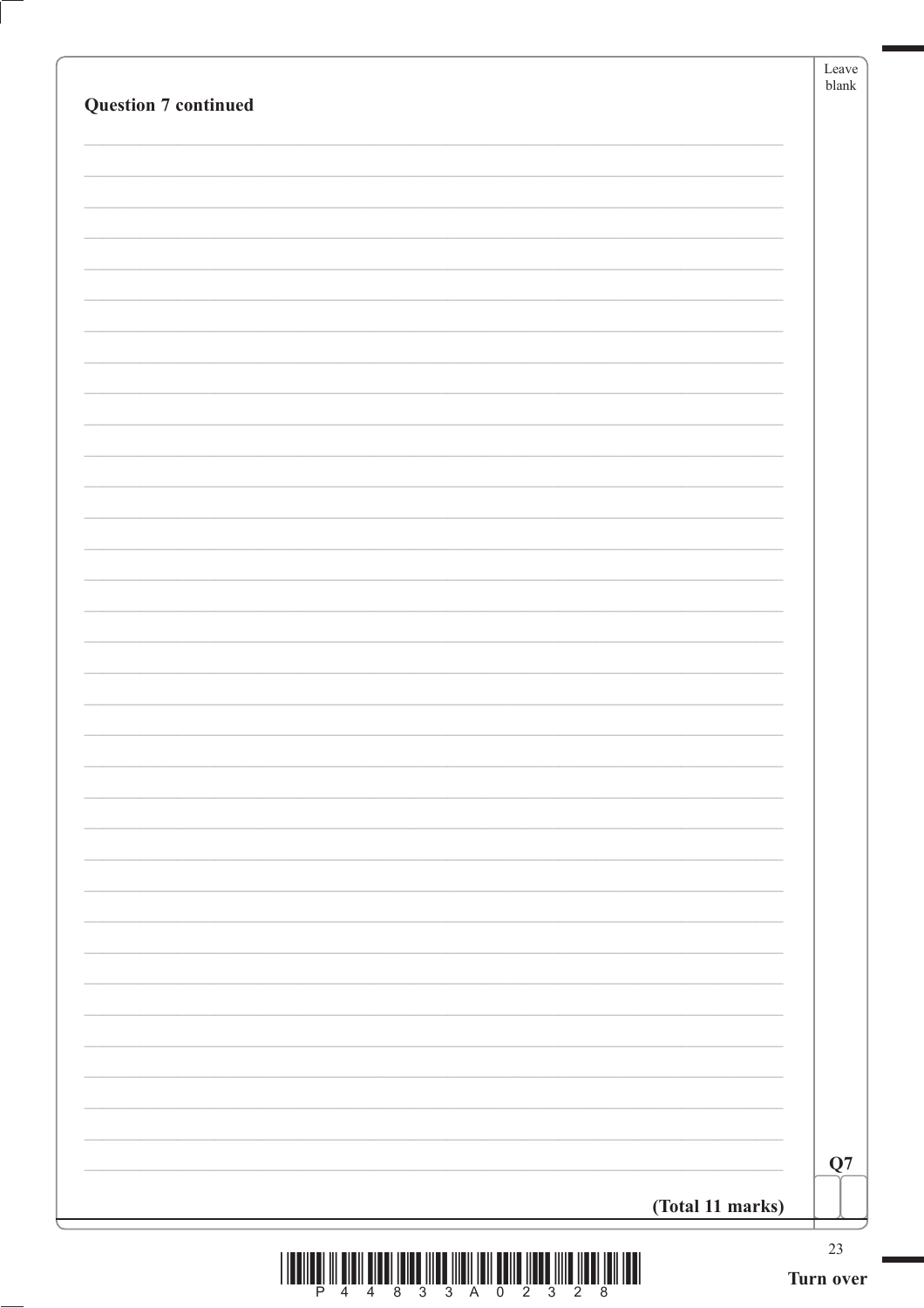The ellipse E has equation  $x^2 + 4y^2 = 4$ 8.

- (a) (i) Find the coordinates of the foci,  $F_1$  and  $F_2$ , of E.
	- (ii) Write down the equations of the directrices of  $E$ .
- (b) Given that the point  $P$  lies on the ellipse, show that

$$
|PF_1| + |PF_2| = 4
$$
\n(4)

A chord of an ellipse is a line segment joining two points on the ellipse.

The set of midpoints of the parallel chords of  $E$  with gradient  $m$ , where  $m$  is a constant, lie on a straight line *l*.

(c) Find an equation of  $l$ .

 $(6)$ 

 $(4)$ 

Leave blank

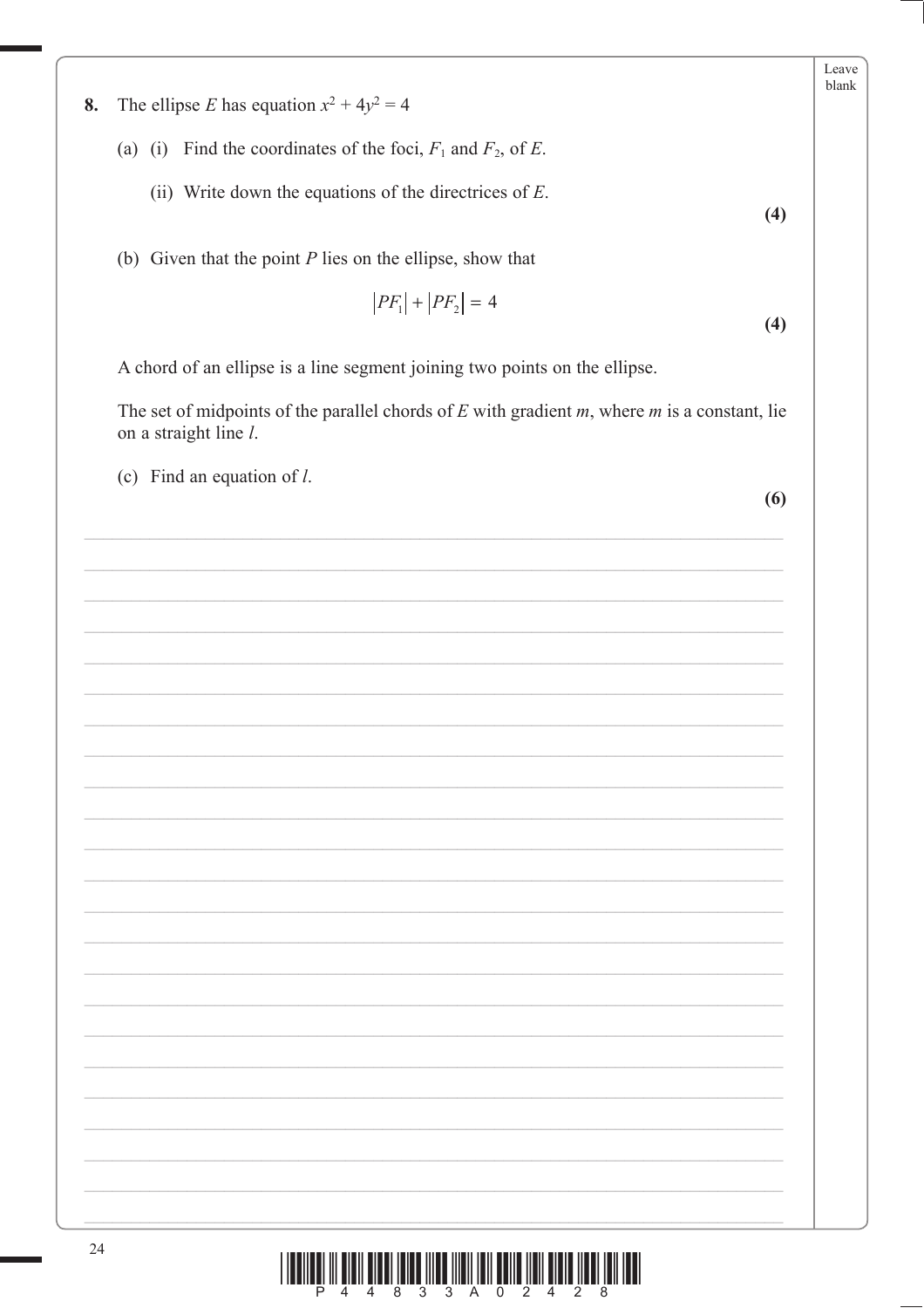| <b>Question 8 continued</b> | Leave<br>$b$ lank |
|-----------------------------|-------------------|
|                             |                   |
|                             |                   |
|                             |                   |
|                             |                   |
|                             |                   |
|                             |                   |
|                             |                   |
|                             |                   |
|                             |                   |
|                             |                   |
|                             |                   |
|                             |                   |
|                             |                   |
|                             |                   |
|                             |                   |
|                             |                   |
|                             |                   |
|                             |                   |
|                             |                   |
|                             |                   |
|                             |                   |
|                             |                   |
|                             |                   |
|                             |                   |
|                             |                   |
|                             |                   |
|                             |                   |
|                             |                   |
|                             |                   |
|                             |                   |
|                             |                   |
|                             | 25                |
|                             | Turn over         |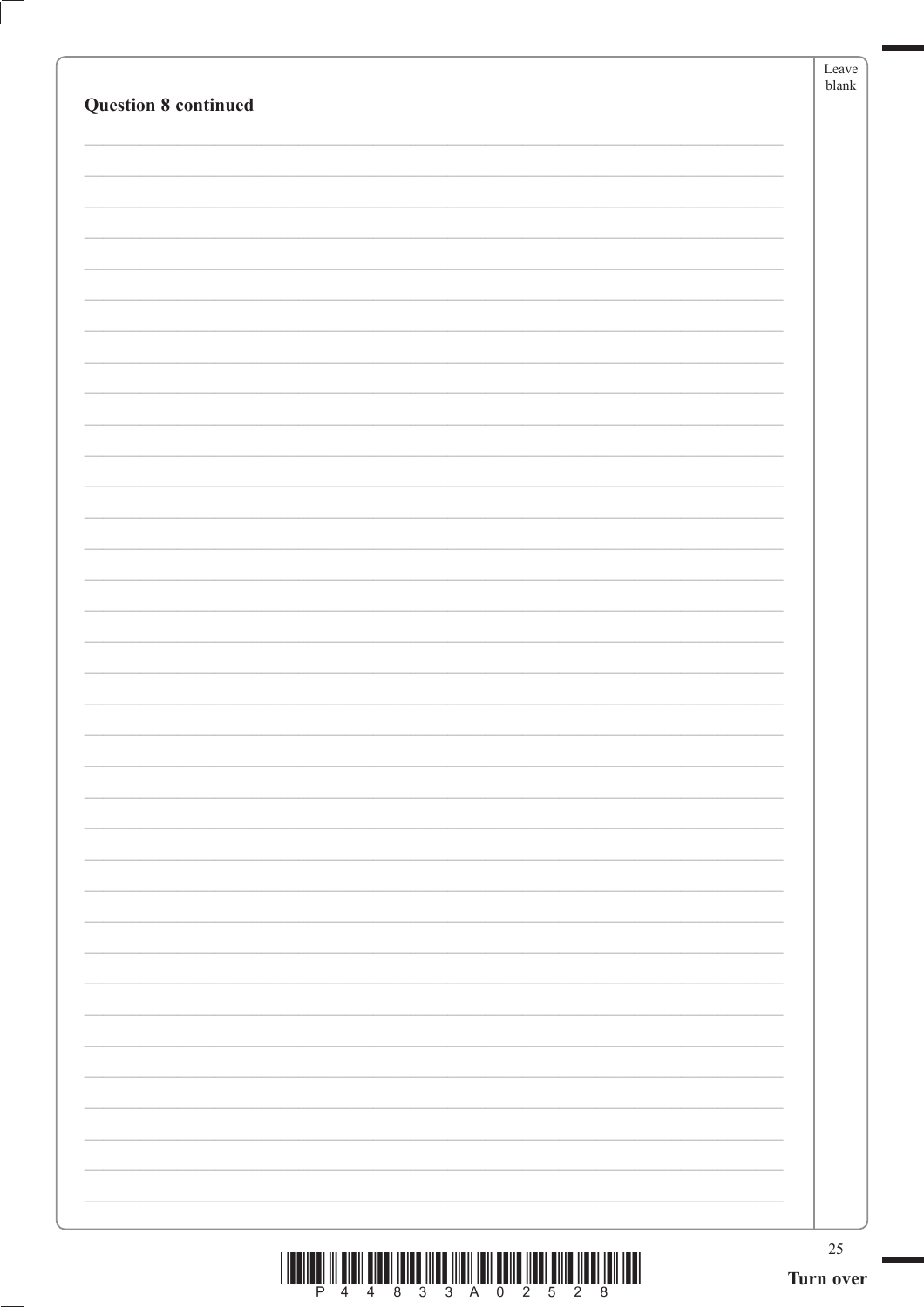|                             | Leave<br>blank |
|-----------------------------|----------------|
| <b>Question 8 continued</b> |                |
|                             |                |
|                             |                |
|                             |                |
|                             |                |
|                             |                |
|                             |                |
|                             |                |
|                             |                |
|                             |                |
|                             |                |
|                             |                |
|                             |                |
|                             |                |
|                             |                |
|                             |                |
|                             |                |
|                             |                |
|                             |                |
|                             |                |
|                             |                |
|                             |                |
|                             |                |
|                             |                |
|                             |                |
|                             |                |
|                             |                |
|                             |                |
| 26                          |                |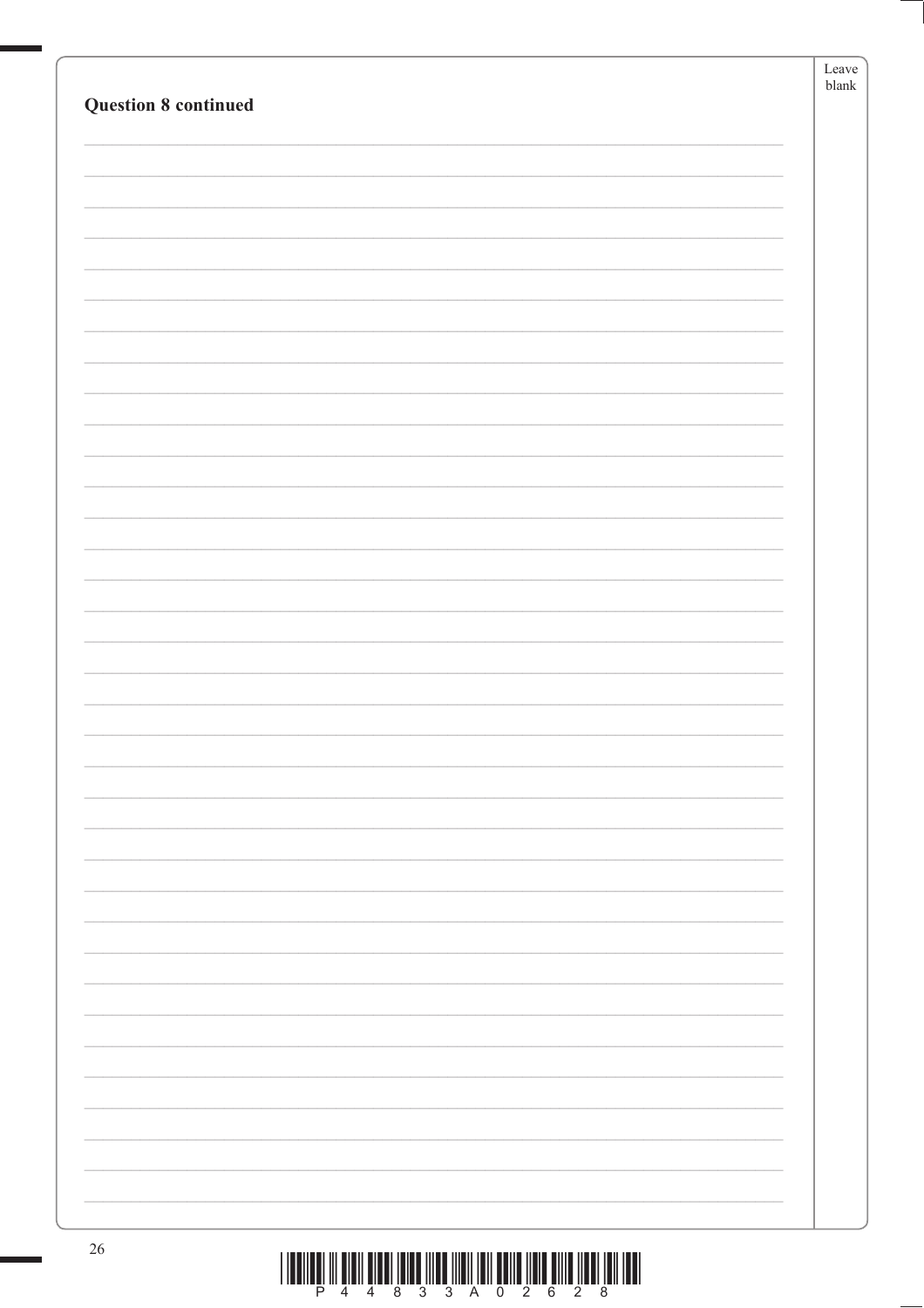|                             | $27\,$<br>Turn over |
|-----------------------------|---------------------|
|                             |                     |
|                             |                     |
|                             |                     |
|                             |                     |
|                             |                     |
|                             |                     |
|                             |                     |
|                             |                     |
|                             |                     |
|                             |                     |
|                             |                     |
|                             |                     |
|                             |                     |
|                             |                     |
|                             |                     |
|                             |                     |
|                             |                     |
|                             |                     |
|                             |                     |
|                             |                     |
|                             |                     |
|                             |                     |
|                             |                     |
|                             |                     |
|                             |                     |
| <b>Question 8 continued</b> |                     |